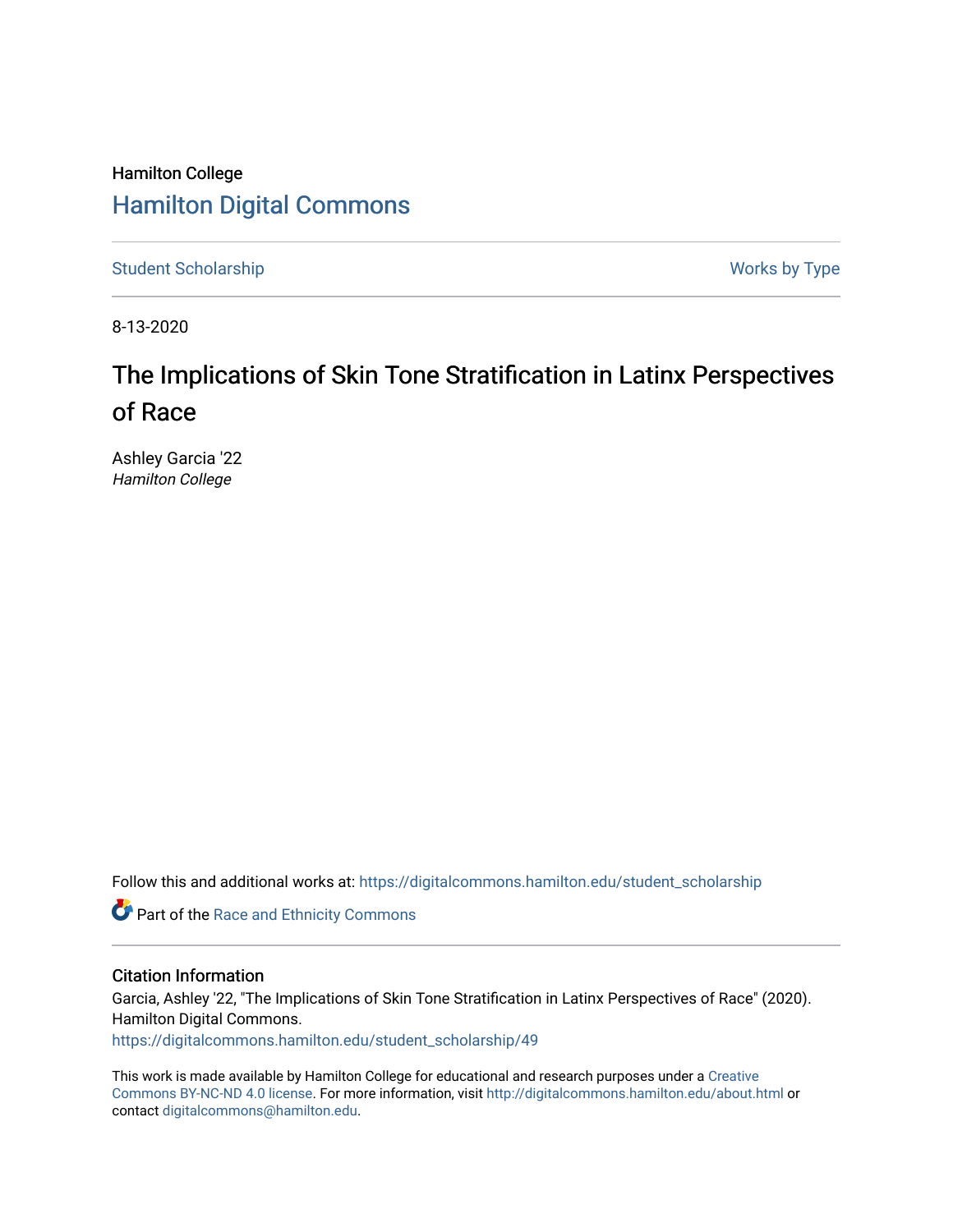# *THE IMPLICATIONS OF SKIN TONE STRATIFICATION IN LATINX PERSPECTIVES OF RACE*

Ashley Garcia '22

Levitt Summer Research Fellowship 2020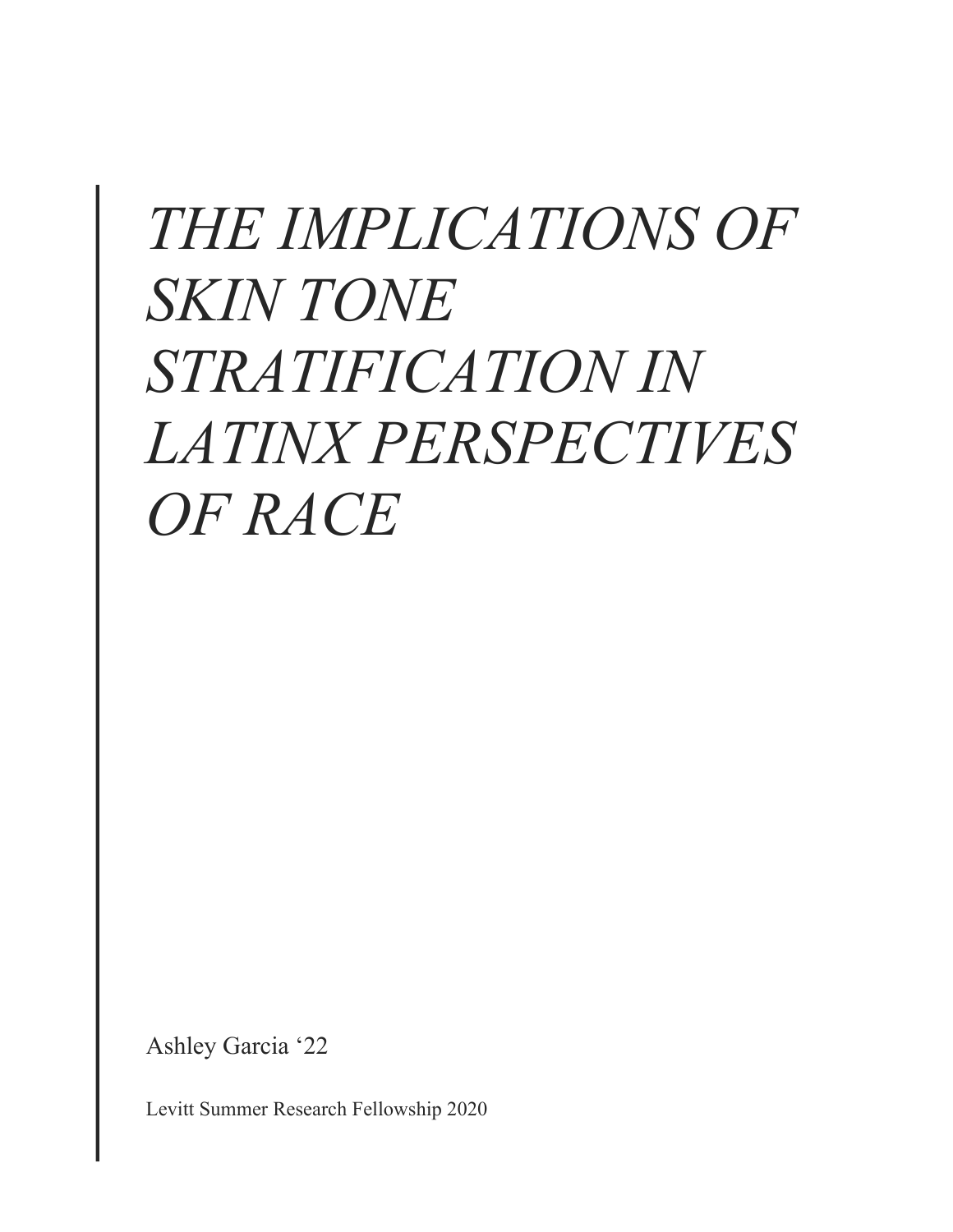#### **INTRODUCTION**

Decades of scholarly literature have examined racial discrimination against, and prejudicial treatment of, Black individuals by non-Hispanic whites. However, it is impossible to ignore the severity of such oppression that exists both because of, and within, the Latinx community. To understand the significance of skin tone stratification within marginalized communities and their participation in discriminatory behavior, a clear distinction must be made between racism and colorism. Racism is the belief that individuals are either inferior or superior on the basis of phenotypes and genotypes (Hunter, 2002; Roberts et al., 2008). Although race is a flawed social construct, its changing definition over time and history has still proven to be a powerful force, shaping the life outcomes of various groups. Similarly, colorism is discrimination on the basis of one's skin color by their own ethnic group (Murguia & Telles, 1996). Despite being widely overlooked by academia and the general public, colorism helps to maintain a white hegemony through preference for lighter skinned people over darker skinned people (Hannon, 2015). Skin pigmentation, hair texture, eye color, and facial features similar to those of Anglo-Saxons have consistently been deemed most valuable in Latinx communities (Burton et al., 2010). Despite these insights, much remains unknown about skin tone stratification and its role within this marginalized community. Correspondingly, the limited research on this topic underscores the need to investigate how racism and colorism are intrinsically linked, and the ways that Latinx folx self-identify, interact socially, and ultimately define race.

To investigate the wide-ranging influence of colorism in Latinx communities, I conducted 22 interviews with people between the ages of 18-24. Interview questions focused explicitly on the interpersonal and intrapersonal relationships respondents had with race. How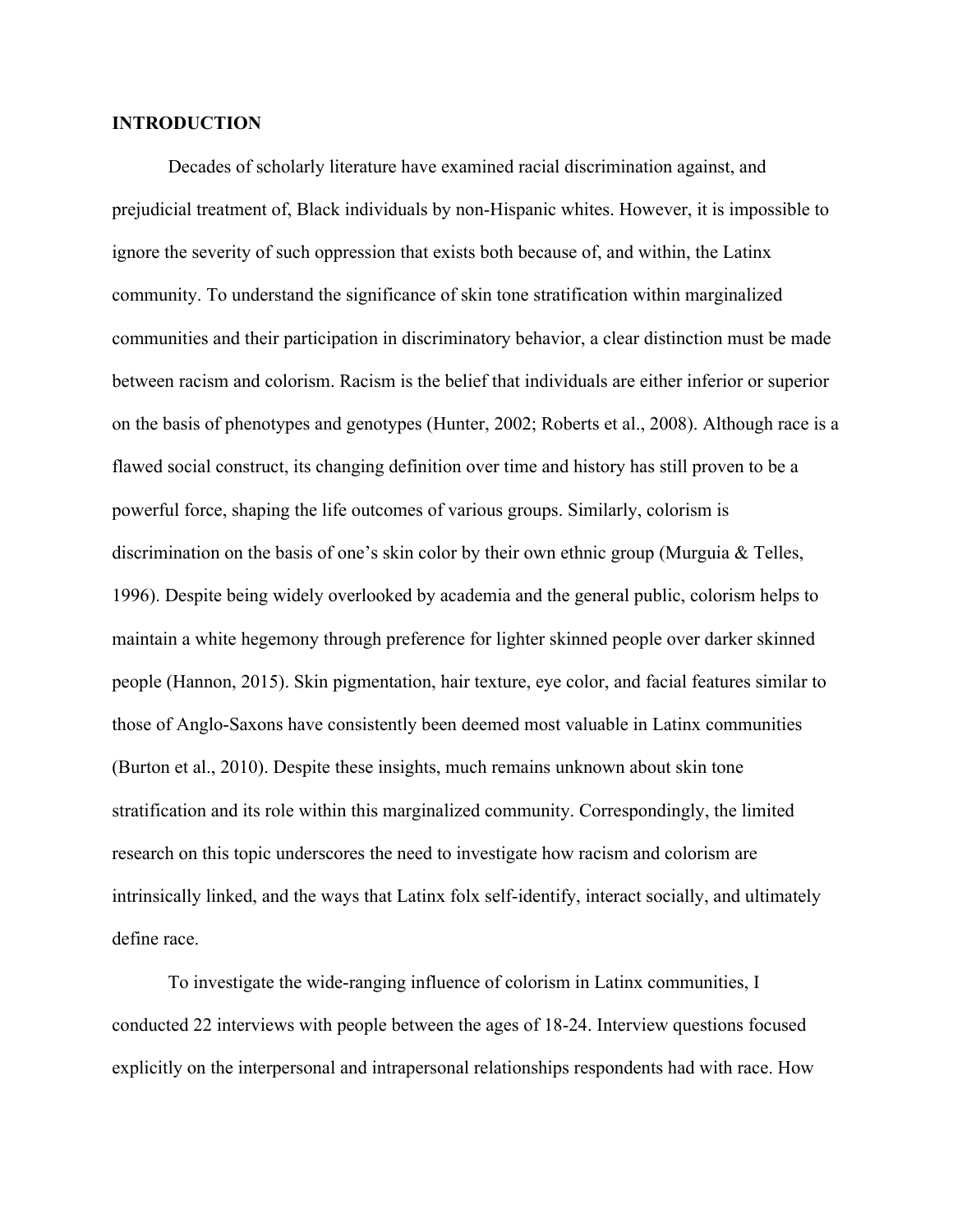does a member of the Latinx community racially identify? How does the way these folx identify impact their understanding of racism and colorism? How does the oppression faced by the Latinx community inform the relationship they have with race? The answers to these questions indicate that despite an overwhelming acknowledgement of racism in the Latinx community, respondents struggled to define the term "race" itself. For most participants, the fluid definition of race meant that self-identification was oftentimes a tedious and unsettling process. The study also suggests that participants only spoke to the hardships faced by Afro-Latinx folx when prompted, or when a direct connection to members of that community existed. Overall, this study provides insight into individuals' understanding of colorism and its prevalence in the Latinx community.

In view of the limited empirical scrutiny offered by social scientists to the study of racism and colorism within the Latinx community, this study helps extend the findings of sociologists like Bonilla-Silva. Specifically, study findings outline the distress attached to the racial binary of being either Black or white, as well as the privileging of lighter complexions within Latinx communities. This study is unique because its focus on colorism examines the intricacies of one's relationship with race and the role it plays in their personal identification and social interactions. The findings of this study allow us to reflect on the race relations shaped by differing structural locations of Latinx folx within a racial hierarchy created and carried out since the colonial period. Overall, findings remind us that without the deconstruction of anti-Blackness in the Latinx communities, light-skinned Latinx will continue to benefit from their proximity to whiteness. As examined in the discussion section, a preference for lighter skinned Latinx folx will continue to drive inequalities present in educational, financial, residential, and psychological arenas. Through the use of empirical research and review of established scholarly literature on the Latinx community, this study implores social scientists to continue working towards an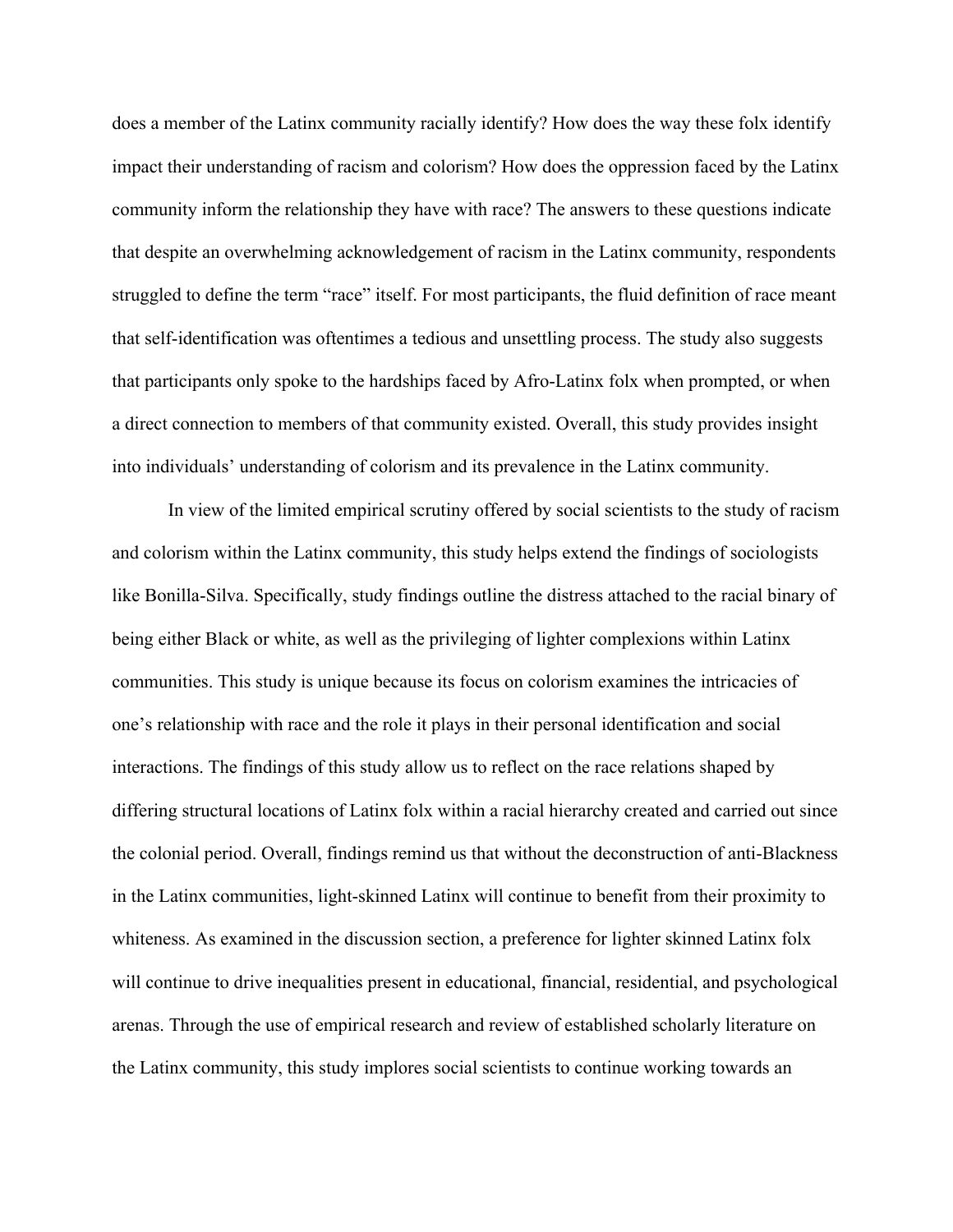understanding of how one's self-identification and social circles are associated with race-related inequalities. Ultimately, I suggest applying Patricia Hill Collins' (2009) *Domains of Power Framework* to make sense of how favoring whiteness regulates every aspect of an individual's life. There is clearly no denying that the skin tone stratification system is an invasive and cataclysmic method of reinforcing the idea that Black, and especially Afro-Latinx folx, are inferior to all other beings.

#### **LITERATURE REVIEW**

#### *The Social Construction of Race*

The sociological perspective views race as a social construction. According to Roberts et al. (2008), this means that race is not as a biological category but rather, an idea "created to interpret human differences and used to justify social arrangements in ways that accrue to the benefit of the dominant social group." Similarly, other sociologists have defined race as an erroneous assumption used to divide individuals into groups, and subsequently, claim that these groupings have meaningful differences (Burton  $\&$  et al., 2010). Considering both of these definitions emphasize the absence of biological evidence behind racial categories, sociologists remind us that race and its meaning will continue to change over time, history, and place in order to best serve the interests of the dominant group (Hunter, 2002). This is precisely why race as a social identification enables racism and colorism to thrive. Racism is defined as the discrimination and institutional power that deems white people superior and simultaneously oppresses Black, Indigenous, people of color (Hunter, 2002; Roberts et al., 2008).

Accordingly, critical race theorists focus on how systems incorporate race into their social organizations and institutions. These race scholars are committed to examining how everyone contributes to the reproduction of such inequalities and how the constant revision of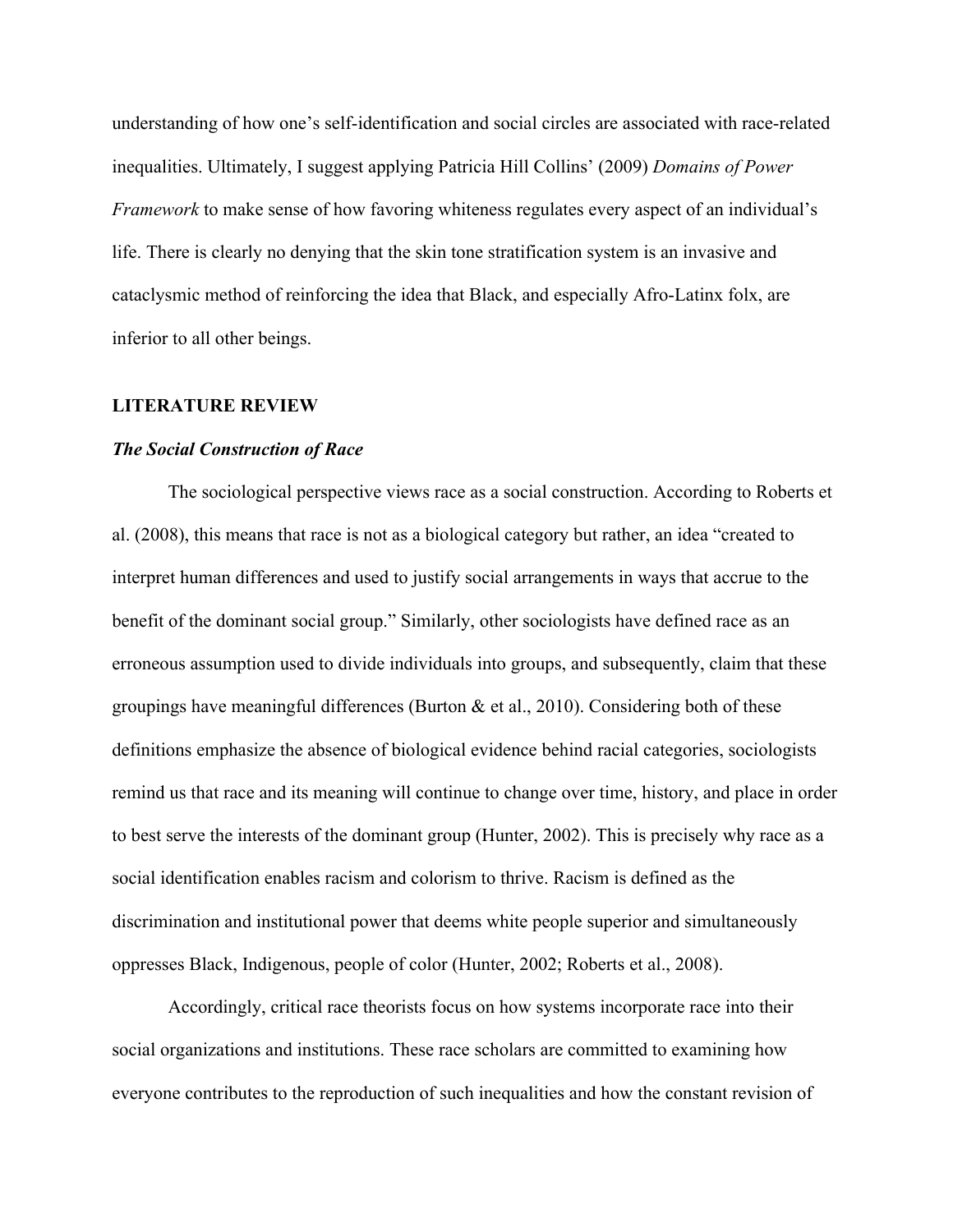race on the basis of a group's self-interest allows these systems of oppression to strengthen. Correspondingly, critical race theorists call for the acknowledgement of colorism as a "source of internal differentiation" amongst communities of color (Burton et al., 2010). This system of oppression allows the lighter skinned people to benefit from social arrangements and darker skinned folx to be harmed by them (Hunter, 2002). Racism and colorism are omnipresent in the Latinx community, where the skin color hierarchy favors phenotypes, aesthetics, and culture closer to whiteness.

#### *Colonization and the Racial Hierarchy*

The creation of a caste system privileging whiteness, and the consequent favoring of lighter skinned individuals that it inspired, was first introduced with the colonization of African and Indigenous people's land. By employing these systems, Europeans ensured that lightcomplected people would be assigned higher status while simultaneously denouncing darker complexions as worthy of lower-status (Herring et al., 2004; Murguia & Telles, 1996). The institutionalization of racism and colorism by Europeans, specifically Spaniards, was so prominent in Latin America that it continues to affect the educational attainment, wages, residential opportunities, and overall psychological well-being of folx (Chavez-Dueñas et al., 2013; Hunter, 2002). Sociologists argue that the mechanisms of colorism not only serve the racial and ethnic stratification system of Latin America, but the identification and assimilation process of Latinx folx in the United States as well. These insights serve as the foundation of the *Latin Americanization* thesis. Introduced by Eduardo Bonilla-Silva et al. (2003), this thesis states that the biracial hierarchical system in America will be vastly impacted by the pigmentation of one's skin and the color-blind ideologies attached to it. He argues that in the United States a three-category system of racial groups has been adopted: whites, "honorary whites," and a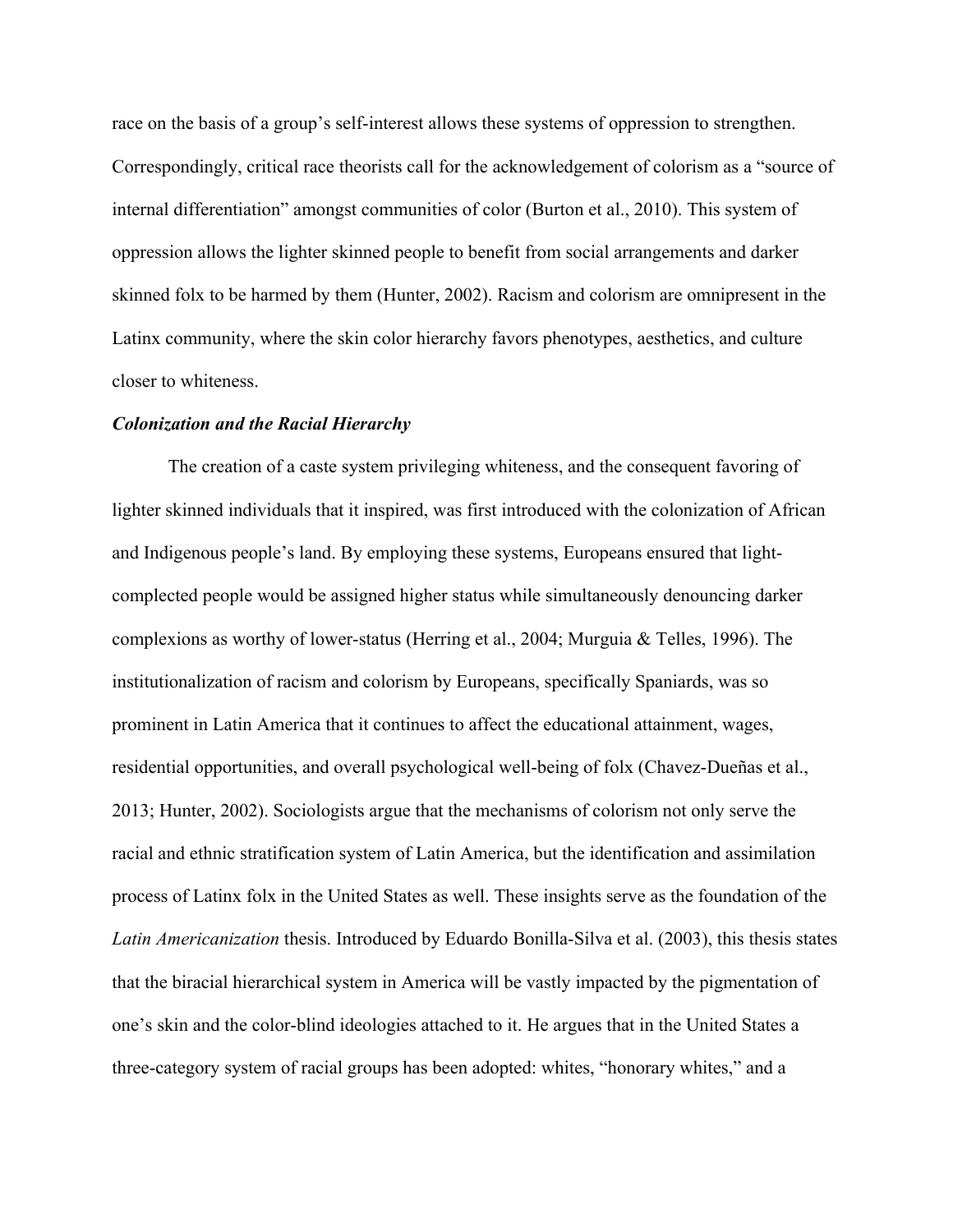generalization of Black people (Forman et al., 2002). In this paper, I argue that the tri-system stratification has not only accounted for the racial attitudes embedded in societal contexts but the social structural relations between racial and ethnic groups as well. For most Latinx folx, the limited scale of identification found within the Black and white binary has presented them with extreme distress in terms of their emotional, psychological, and social well-being (Chavez-Dueñas et al., 2013). Thus, the *Latin Americanization* thesis illustrates how the fluidity of racial identities is only further institutionalized to ensure that those of darker skin tones are ceaselessly deemed inferior.

## *Discussions About Race: Families, Schools and Peers, and Pop Culture and Media Racial and Ethnic Socialization Amongst Families*

The troubling nature of the United States' racial binary and the Western world's preference for lighter skin pigmentation has led to a heightened interest in how conversations regarding race occur within families. Thus, sociologists have coined terms such as *racial and ethnic socialization* to refer to the transmission of knowledge and information regarding race and ethnicity from adults to children (Hughes et al., 2006; Lesane-Brown, 2006). These processes occur through the sharing of cultural traditions, positive reinforcements, and possible confrontations with racial biases. As a result, among members of marginalized communities, racial and ethnic socialization allows for the promotion of higher self-esteem, the instilling of racial pride, and preparation for discrimination (Hughes et al., 2006; Lesane-Brown, 2006). Nevertheless, these processes could also have negative impacts on the child receiving information regarding their racial and ethnic identification. For instance, only parents whose race is a central social identity, and who view their ethnic and racial group in a positive manner, are eager to inform their children on cultural pride (Hughes et al., 2006). This is incredibly important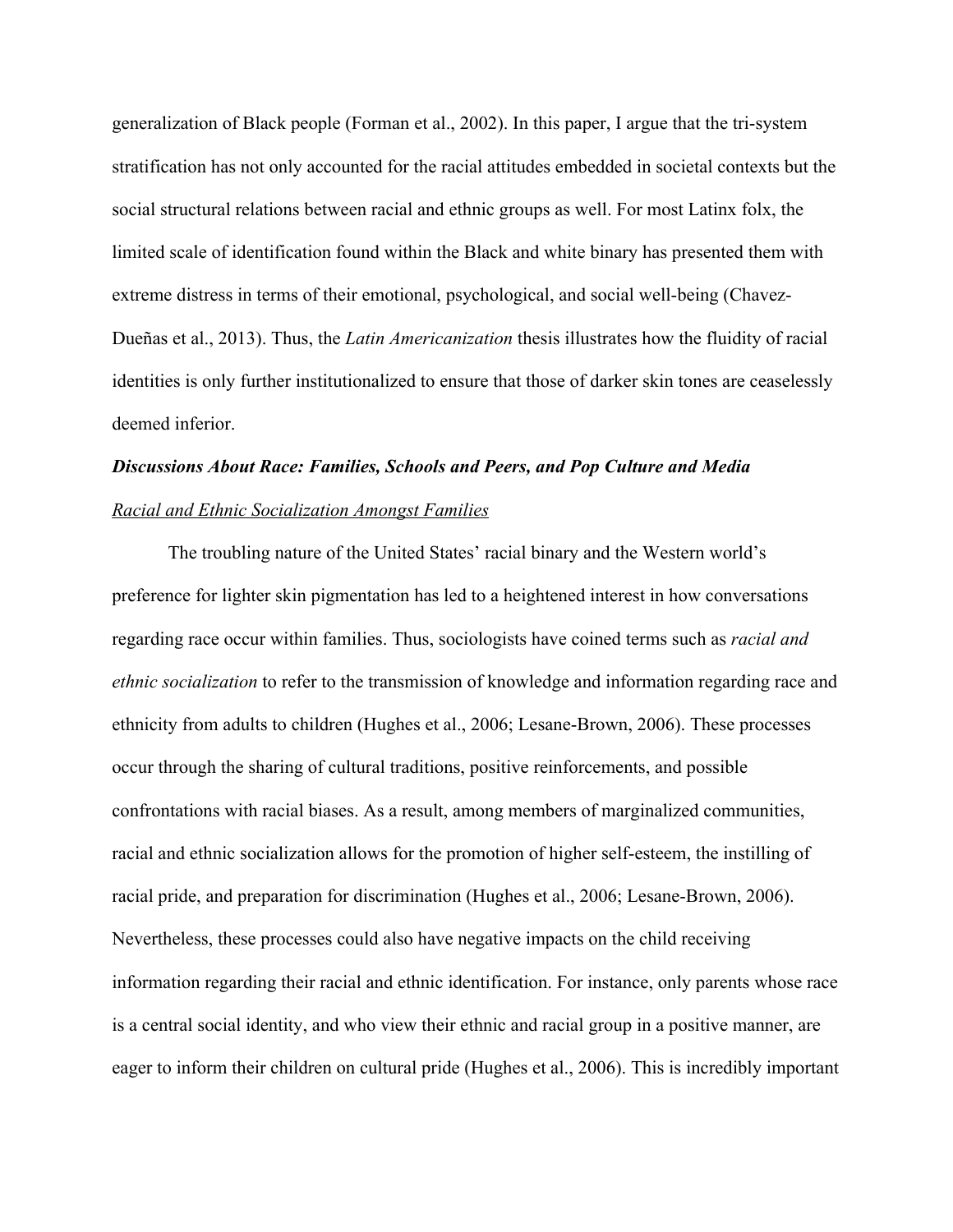to keep in mind when thinking of the racial identification of most dark-complected Latinx folx. For many, the reluctance to identify as Afro-Latinx or Black could be transmitted to their children because of the association between adult racial identity and race socialization messages (Lesane-Brown, 2006). Instead, these parents' hesitance to embrace their Blackness causes their children to suffer from lower self-esteem and greater adversity when navigating racial identification (Hughes et al., 2006).

While these processes are notable for imparting information regarding one's personal racial and ethnic group, the racial and ethnic socialization processes fail to acknowledge the successes of, and oppression faced by, other marginalized groups. For example, studies suggest that white parents teach and encourage their children to either adopt a colorblind theory when analyzing race, or regard all behaviors as cultural ones (Matias, 2016; DePouw & Matias, 2016). The endorsing of a colorblind ideology or belief in cultural behaviors then empowers white children and communities to disregard present inequalities in institutions and social spaces. When applying these notions to the Latinx community, it is the lack of conversations regarding race relations that allow similar ideas of privilege to arise. When Latinx parents ignore the advantages attached to whiteness and instead, cognize the Latinx community as composed of only lighter skin pigmentations, they also marginalize and invalidate the experiences of Afro-Latinx and non-Latinx Black folx. Correspondingly, the limited research on how darker skinned Latinx people participate in racial and ethnic socialization further underscores the need to uncover how salient these conversations are in the navigation of racial identification and anti-Blackness around the world.

#### *In the Classroom*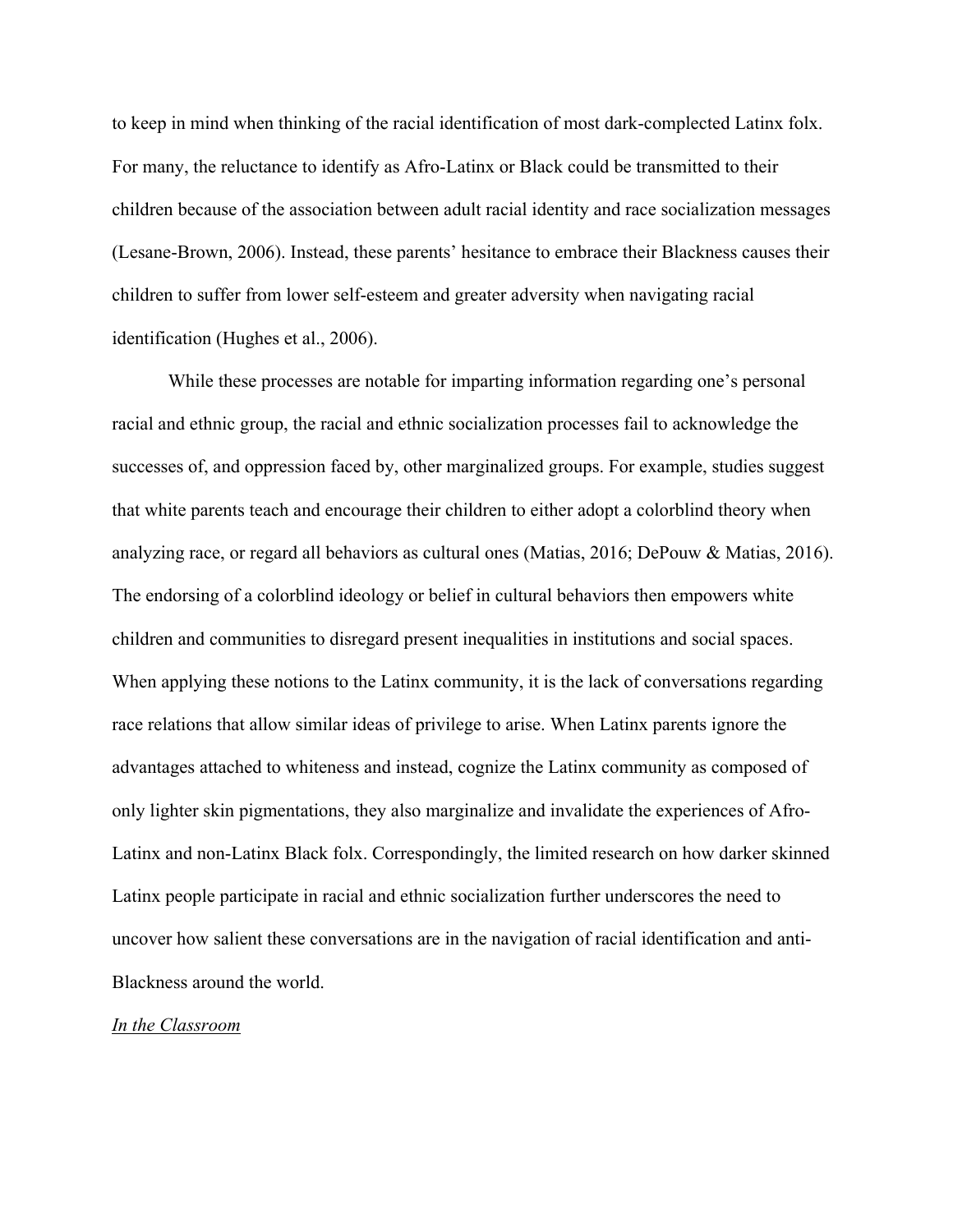While studies suggest that this form of dialogue amongst familial ties is especially harmful to the personal identification of darker skin tone individuals, the function of schooling in race relations should not be overlooked either (Bolgatz, 2005; DePouw & Matias, 2016). Discussions regarding race, white supremacy, and white privilege remain a challenge in most classrooms (Bolgatz, 2005). For white teachers, topics such as whiteness and social inequalities are regarded as "dangerous emotional ground" and rendered as possible opportunities to enact discriminatory behavior (Bolgatz, 2005). However, the refusal to engage in conversations regarding race relations, communicates to youth that racism is not worthy of being discussed and instead, promotes systems of racial inequality.

Furthermore, discussions about oppression are not just viewed as taxing by teachers but students as well. The students who do engage in conversations about race are often individuals who have experienced bigotry and recognize the pervasiveness of racism in their everyday lives (Roberts et al., 2008). Moreover, studies suggest that dialogue regarding race is usually carried out through racialized jokes and name calling rather than the dissecting of racial inequalities (Roberts et al., 2008). Although some students participate in conversations about race and racism often, they abstain from unpacking one of the most salient contributions to racism: white privilege (Bolgatz, 2005; Schultz et al., 2000). If the education system committed itself to deconstructing the horrors of white supremacy through lesson plans, educational resources, and personal experiences, all students would have the opportunity to engage in thoughtful analysis of systems of racial oppression. Accordingly, previous scholarly literature and the present study highlight the need for dialogue regarding race in schools in order to assist students in their selfidentification process and the studying of colorism.

#### *Pop Culture and the Media*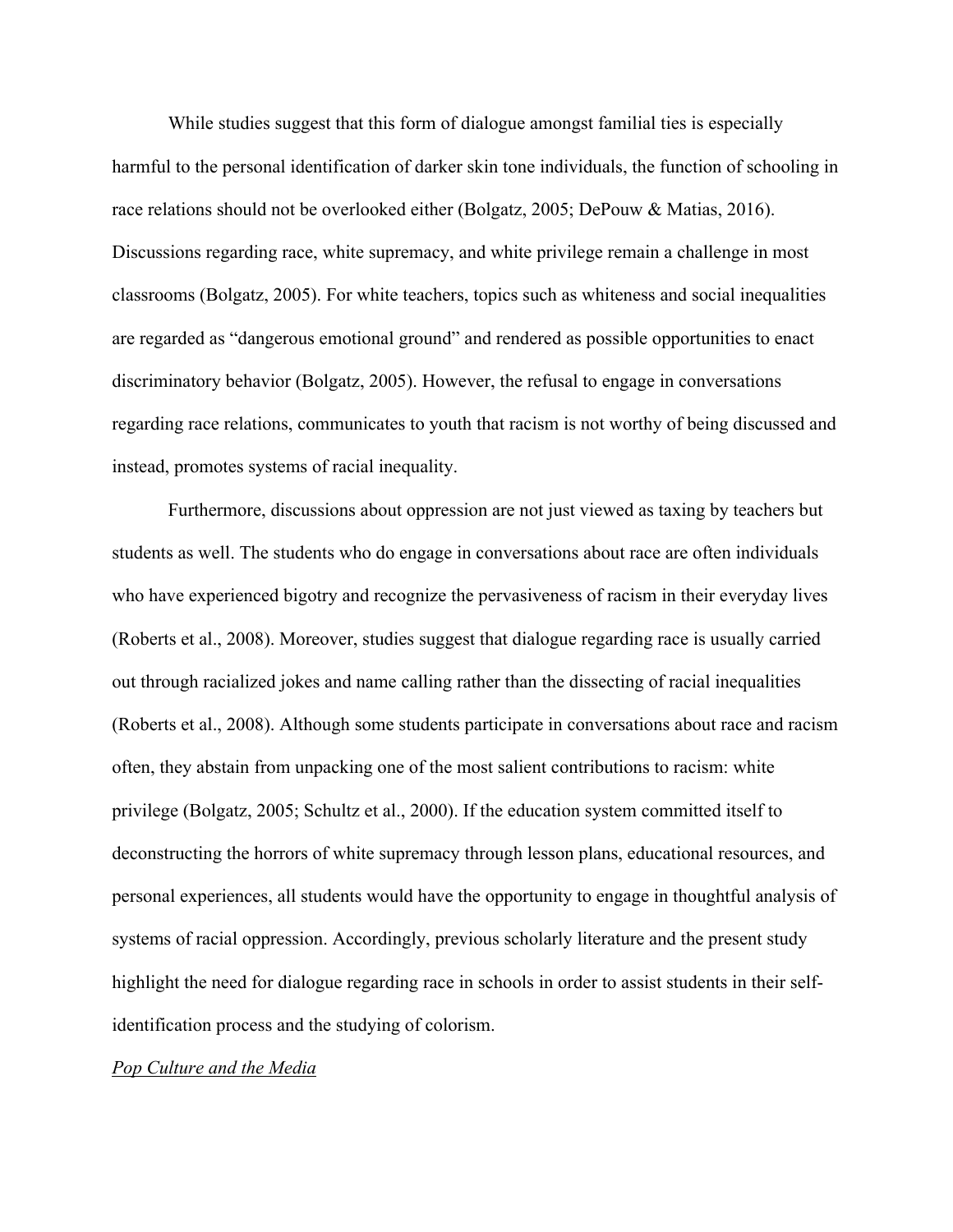Members of marginalized communities have often found that the best way to outwit the oppressor and empower their communities is through pop culture. For the Black and Latinx community, hip-hop is essential to fighting and speaking up against the racial disparities that circumscribe their lives (Roberts et al., 2008). Such music might also educate members on what language is adopted amongst that community. Scholars like Alejandro Alonso, however, write that if non-Black people use racial slurs like the *n-word* in their music or vernacular*,* then they "should expect to receive backlash" (Harkness, 2008). Despite rap's close relationship with certain racial slurs, it has become evident that the general public does not believe non-Black folx should adopt this language. Such findings are significant when thinking about how music, especially hip-hop, informs youth about stereotypes and the realities of certain communities.

Nevertheless, the entertainment industry and the influence it has on people's understanding of a racial hierarchy is not limited to just music. In fact, the media is especially prominent in the distribution of knowledge regarding the dynamic of race and racism. A notable example is the news outlets' necessity to associate the Latinx community with buzz words such as "wetback," "illegal," or "alien" (Hall, 2018). Still, the individuals who are most often villainized and dehumanized by the media are people with darker skin tones. For Afro-Latinx and Black folx, the film and media industries constantly aid in the sustaining of a racial hierarchy and racial inequality (Hall, 2018). When the main distributors of information, such as the entertainment industry, constantly denigrate these communities, folx with darker complexions are further ostracized and marginalized from society and their own communities.

#### **DATA & METHODS**

#### *Interview Data*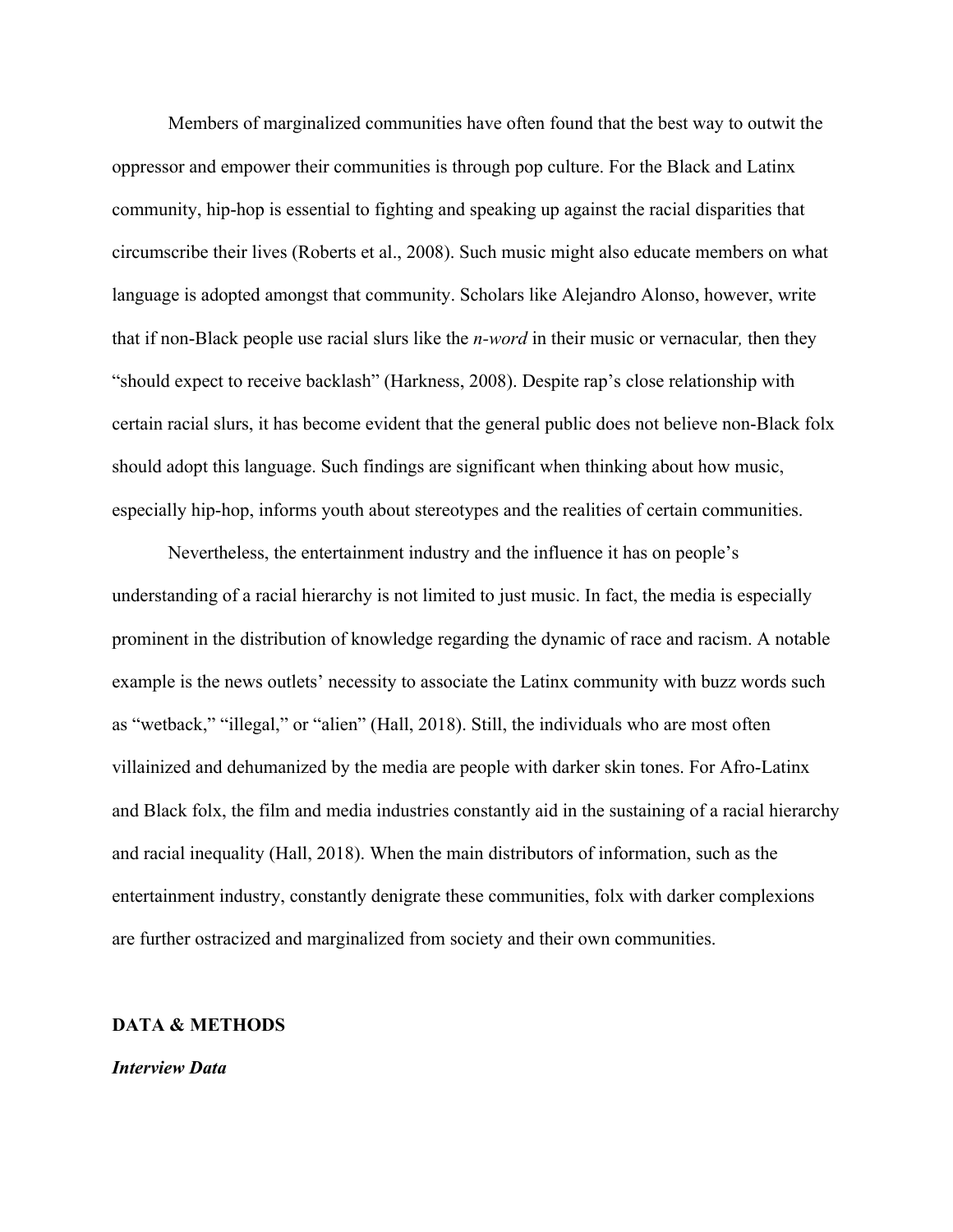The data presented in this article come from 22 in-depth interviews conducted over a two-week span from May 24th to June 6th. Interviews lasted an average of 45 to 50 minutes. Due to the COVID-19 pandemic and global health crisis, interviews were conducted via two different platforms that allowed for social distancing: iPhone's Facetime feature and online Zoom calls. Of the 22 respondents, seven identified as white Latinx, eight identified as Black or Afro-Latinx, and seven identified as "other." The reasoning behind the respondents' selfidentification as "other" relied heavily on their phenotype and immediate ancestral connection to the Afro-Latinx community. All respondents were between the ages of 18-24 and had enrolled in, or graduated from, college. To control for historical differences noted in race relations on the basis of income, I made sure that most, specifically 17 of the 22 participants, identified their socio-economic status as low-income/working class. By identifying as such, respondents indicated that their household earned an income of less than \$48,000 in one year. In order to recruit participants nationwide, I utilized social media as a tool and adopted a method known as *snow-ball sampling.* Such sampling allowed those in my inner-circle and community to connect me to other individuals increasingly interested in conversations about race, while simultaneously eliminating bias. Had I only allowed individuals in my immediate circle to participate, certain views on Afro-Latinidad and colorism would have been hindered. By opening the participant pool, people outside of my extended network were allowed to voluntarily participate in the study and share their thoughts on colorism. All participants lived in residential areas mostly composed of marginalized groups such as Black and Latinx folx. Nevertheless, of the 22 participants, 12 attend or had attended predominantly white institutions and ten were enrolled in widely diverse institutions. In the results section of the article, I elaborate on why the details of the participants' educational enrollment is important to the overall findings of the study.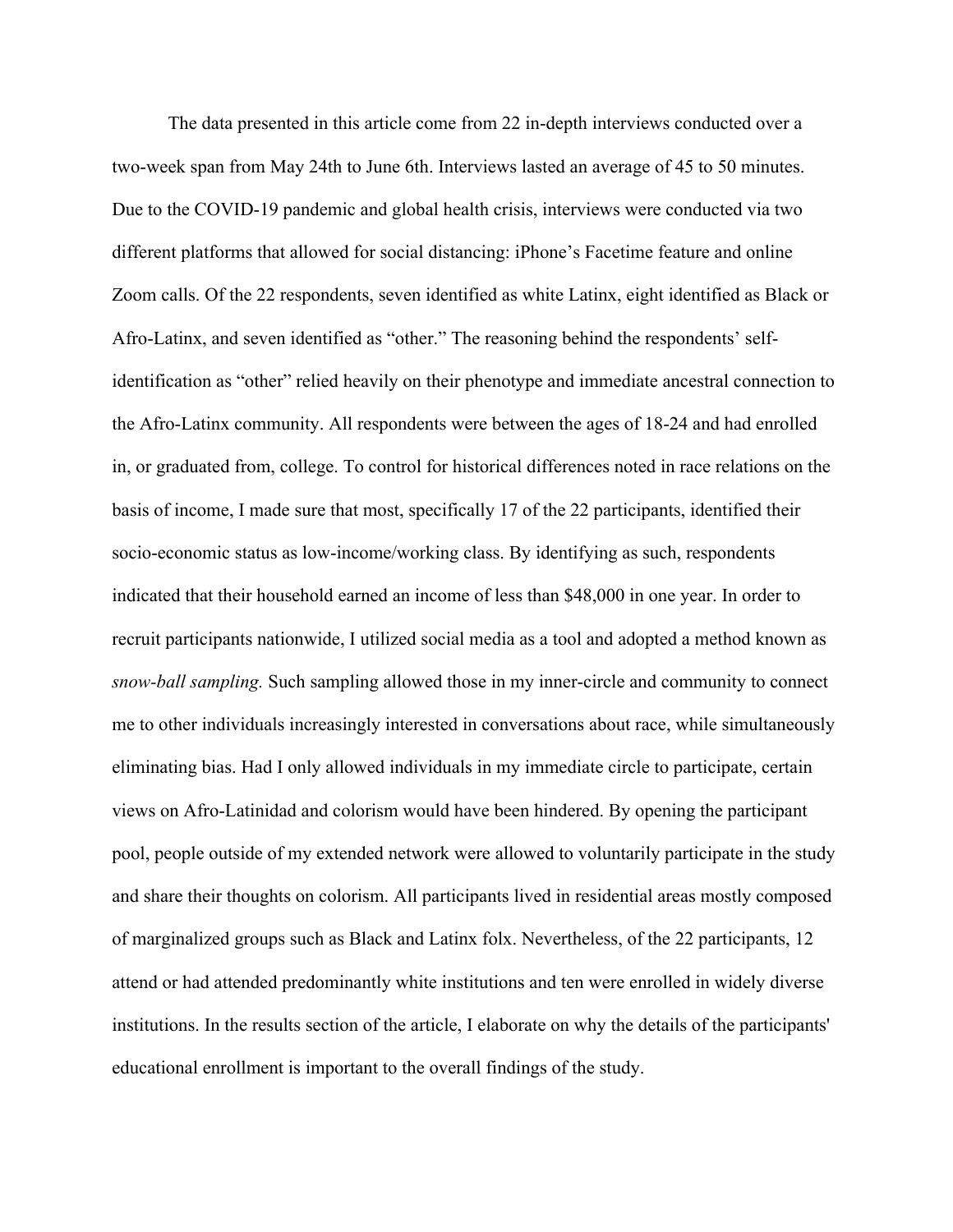In order to advance the literature and diminish the possibility of making participants feel uncomfortable, three main probes were utilized. The use of an encouragement probe, defined through affirming "Hmm's" and "I see's," informed interviewees that their topic of conversation was intriguing and informative (Emerson et al., 2011). Similarly, the silent probe allowed participants to further expand on their response and elaborate on what they deemed to be an efficient form of answering the question (Emerson et al., 2011). Lastly, I used the feeling and thoughts probe where each of the respondents' answers were followed with a "It sounds like this made you feel…" By using this probe, respondents were expected to expand on their personal views without feeling pressured or badgered by the interviewer (Emerson et al., 2011).

#### *Analysis*

Further acknowledging the importance of interview questions and their ability to guide respondents in thinking critically about their relationship with race, I developed a research guide that was informed by the sociological literature on race and skin tone stratification. Respondents were asked to answer questions regarding their conversations about race within their social circles, their personal identification, and their overall understanding of the skin tone hierarchy. Analysis of interview data was conducted using the online platform Dedoose, where simple codes could be inserted and searched for throughout the transcribed documents. Guided by previous literature, I used a deductive approach to code the transcribed interviews, for instance, by focusing on key words such as "colorism," "darker Latinx," "racism," "education," "colonialism," and even, "police brutality." However, recognizing the restrictions attached to previous scholarly literature, I made sure to utilize an inductive approach to coding as well. Therefore, the coding process was not limited by past knowledge but rather, open to the observations made by participants as well.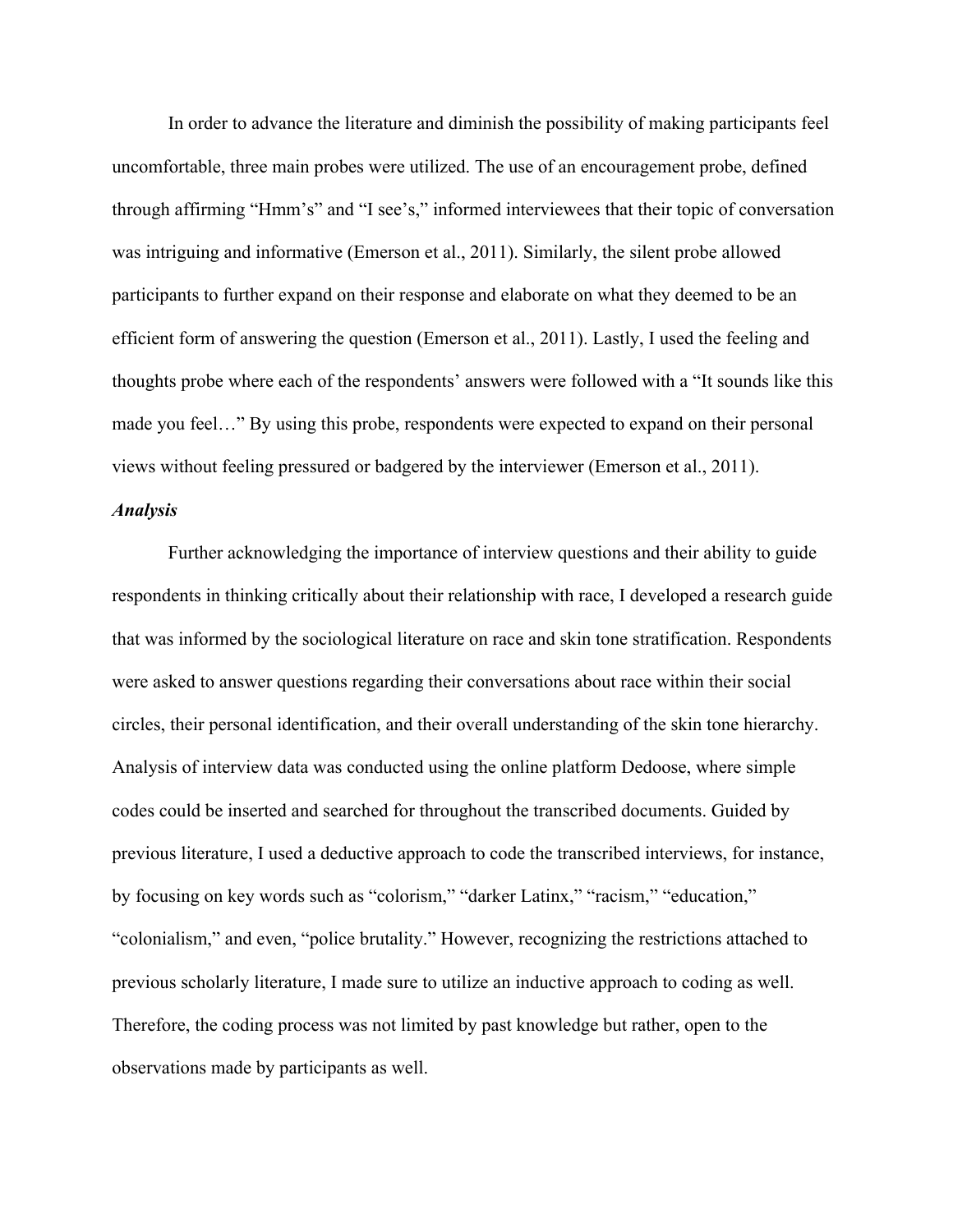#### *Limitations of the Study*

The use of both an inductive and deductive approach allowed the study to expand on already established findings such as the anti-Blackness present in the Latinx community, and also, to suggest new connections including the parallel between confusion regarding identification and colorism. Despite the insights gained from this study, it is important to acknowledge the limitations present. In order to ensure that both researcher and participants would adhere to social distancing measures placed during the COVID-19 pandemic, all of the interviews were conducted via the iPhone Facetime feature and Zoom calls. The inability to have face-to-face interviews potentially diminished the intimacy needed, or desired, when speaking about sensitive topics such as anti-Blackness, race, and colorism. Still, the limitation is counterbalanced by the richness of the qualitative data that remote interviews allowed, namely by expanding recruitment to nationwide. By using digital platforms, the limitation of geographical location was removed and instead, a broader respondent pool was created. Furthermore, the study did not set a criteria for who is to be considered white Latinx, Black or Afro-Latinx, or "other." While this might have helped organize and categorize participants more effectively, it was the respondents' freedom to self-identify that revealed the connection between anti-Blackness and distress when racially identifying oneself.

#### **RESULTS**

Focusing on the relationship respondents had with racial identification, anti-Blackness, and those in their social circles, this study reveals possible guidelines for what constitutes as discriminatory behavior and how the understanding of one's race guides these specifications. *Racial Identification*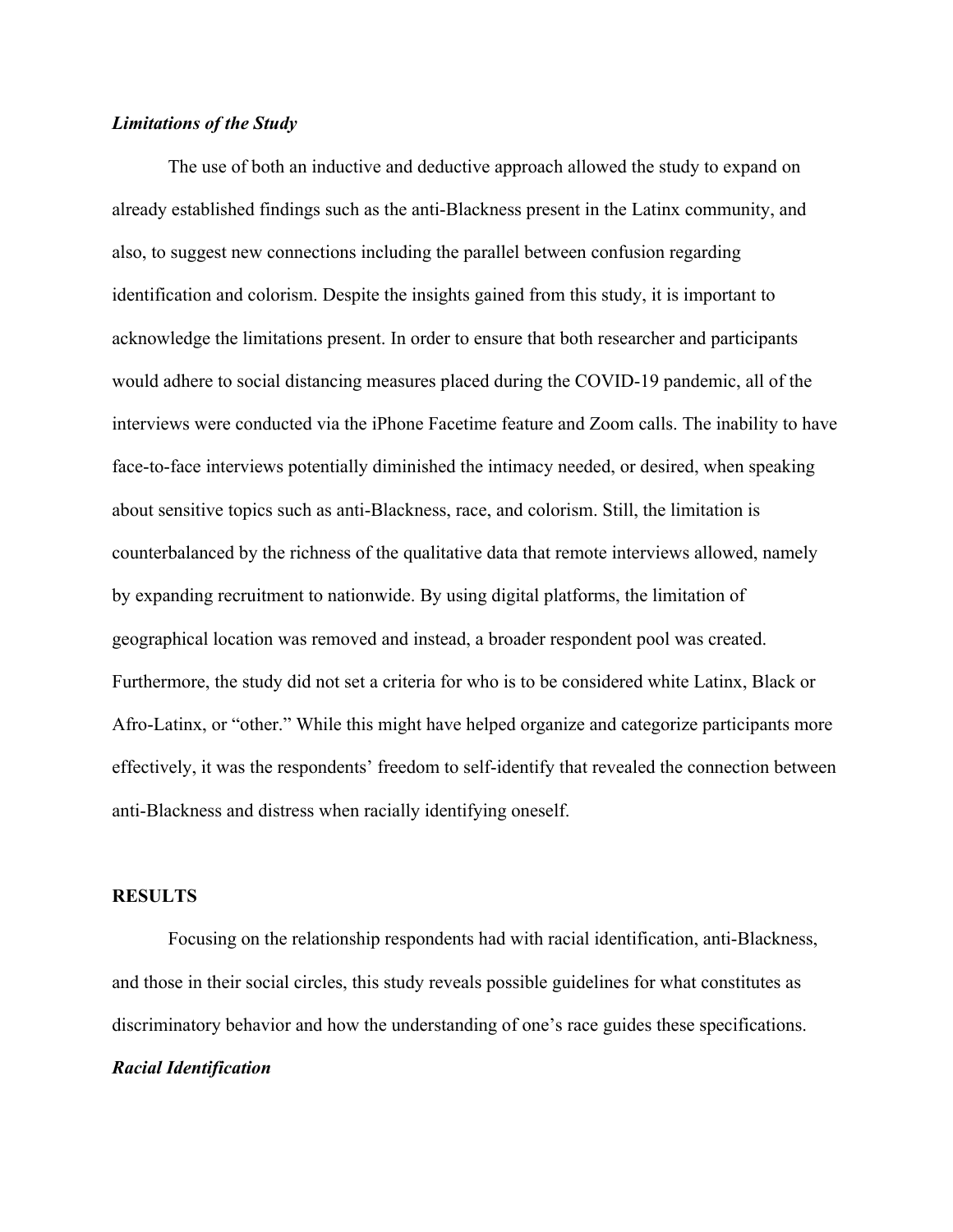Although this study sought to explore the skin tone stratification system present in Latinx communities, it soon became clear that such insights could not be possible without first understanding the implications of racial and ethnic identification in societal and institutionalized interactions. How does a member of the Latinx community racially identify in a binary system? Is it possible to only align oneself as Black or white? Acknowledging the ambiguity brought upon by racial categories in America, I allowed respondents to self-identify their own race. For 32% of respondents, the choice to identify as white was based solely on their skin tone's proximity to whiteness. Correspondingly, 36% of respondents racially identified as Afro-Latinx or Black. Although demographic questions were not posed until after the long, critical conversations about race, as many as 32% of respondents self- identified as "other." The example below depicts why the fluidity attached to the social construction of race oftentimes left respondents feeling distressed when forced to racially identify themselves.

*Marisol: "I would never know what to cross off on documents because I did not feel*  like a white person or like a Black person either. I feel like it was a disservice because I *realized I benefit from some of the privilege I have, as someone who is not exactly Black. But I didn't benefit from the privileges of being white either. So it's kind of like, you know, racially-- I was kind of confused as to what I should identify as.* 

*Jesus: I think I grew up thinking [race] had [affected me]. Like, I think like it's been more of an internal thing than an external thing because I feel like if I did leave this bubble of Crystal, I would have dealt or experienced stuff with my skin color.*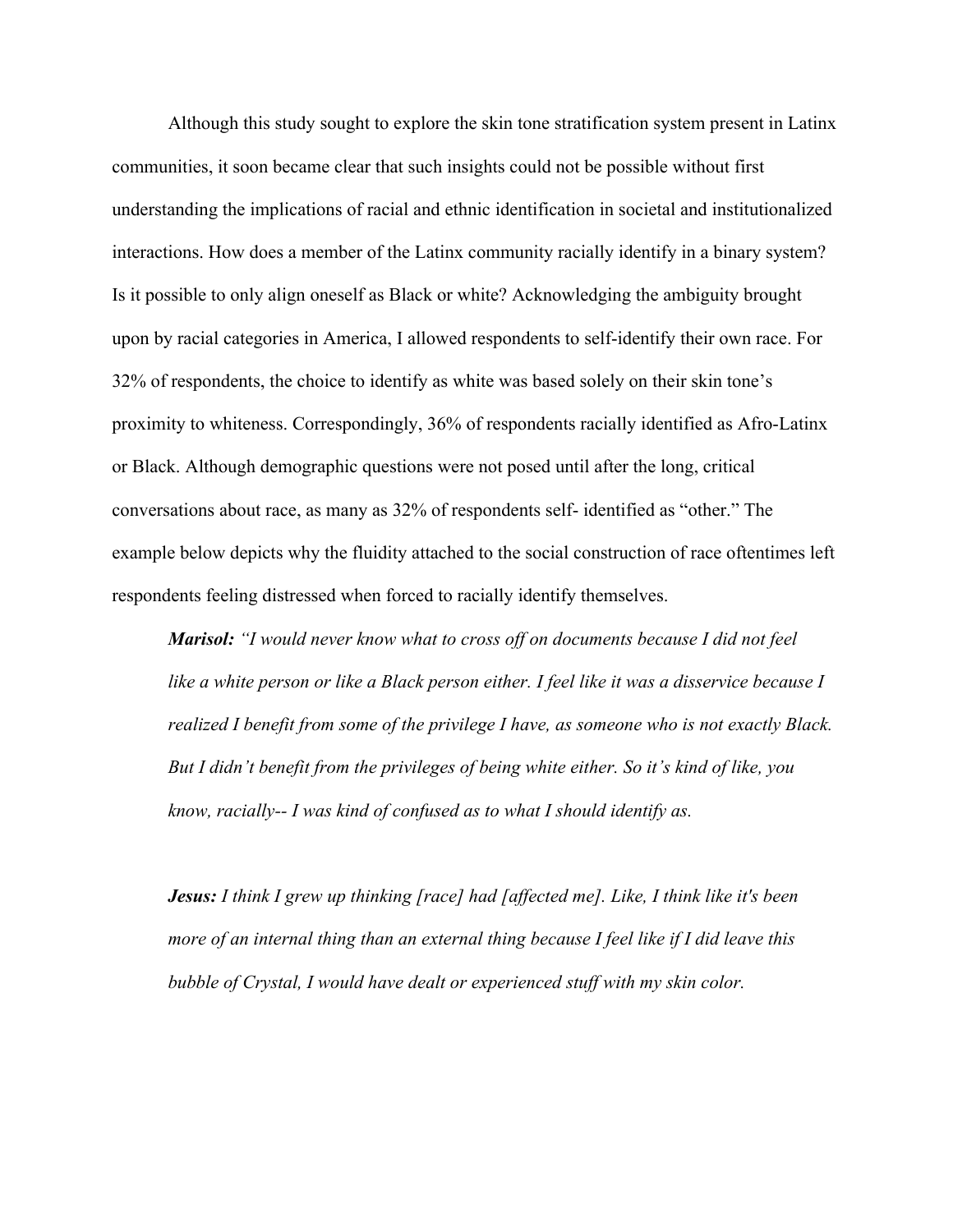The remarks made by Marisol and Jesus suggest that discrimination faced by Latinx in the United States prevented them from adopting the racial identification of "white." These Latinx folx, however, also could not find comfort in adopting "Black" as their racial identification because of their skin tone's closer proximity to whiteness. Five of the seven participants who identified as "other" noted that although they had Afro-centric features, the privilege attached to their lighter complexion made them hesitant to adopt "Black" as their racial identification. In this case, the respondent noted that while they may face some forms of oppression, it will never be similar to that of a darker skin individual.

*Roberto: I could be very tired and very uncomfortable but I'm never gonna feel the oppression that a dark-skinned Dominican, Haitian, or anybody feels anywhere in the world. It is just a privilege to be of lighter tone. But I don't see myself as a non- person of color ever.* 

The internal battle highlighted by participants when having to racially identify on the basis of a racial binary system reinforces the increased possibility of the endorsement of the *Latin Americanization* theory in the United States:

*Marisol: And then I remember in college, I realized that the racial system in the United States was built for the people in the United States, where the racial system in Latin American countries was so much more open and it encompasses so many more categories."* 

As explained above, when America places an emphasis on only two racial categories, Black or white, it leads certain Latinx folx to feel excluded. Bonilla-Silva's (2003) *Latin Americanization*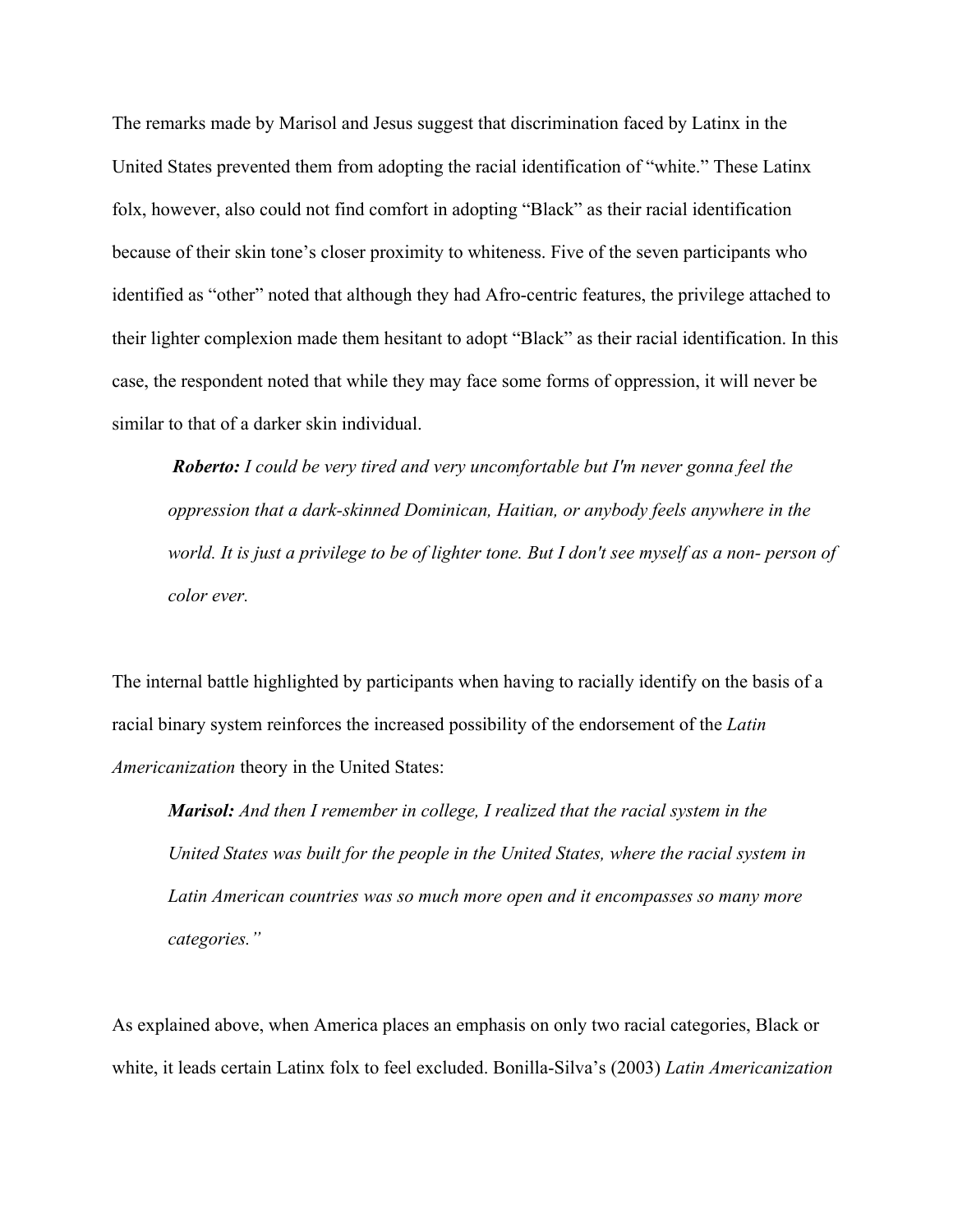theory encompasses how the oppression felt by Latinx folx in the United States prohibits them from identifying as white. Still, it is important to acknowledge that even when excluded from the highest position in the racial hierarchy and included in the "honorary white" category, lightcomplected Latinx still hold a privilege over Black and Afro-Latinx folx.

#### *Colorism and its Role in Self-Identification*

The confusion experienced when racially identifying in the United States, however, extends further than the anxiety brought upon by the limited racial system that has been institutionalized for centuries in this country. During interviews, questions about how to define the term "race" were always followed by how respondents thought about their own race. Although 13 interviewees noted that they had African ancestry, as many as 69% of them stated that their parents and guardians consistently tried to deny their Blackness.

*Natalia: So my mom, she would always be like "Oh, yeah. I'm not Black. I'm Mulata," because you know they have all these terms for all these different races. And really it's all just Black but it is just lighter skin or darker or whatever. So she used to be like "No, I am not Black. I am Mulata." Then I'm like... You know, hearing that all the time, it's just like "Okay, there must be something kind of wrong with being Black."* 

Having members in their social network deny their Blackness often meant that participants felt as if embracing their Afro-Latinidad was shameful. Similarly, sometimes the participants indicated that Latinx people eagerly dismissed their Black identity to ensure their place of privilege in a racial hierarchy. In these instances, the racial and ethnic socialization that occurred between children and their parents was not one of pride but rather, the sharing of discomfort and humiliation towards their complexions and racial background.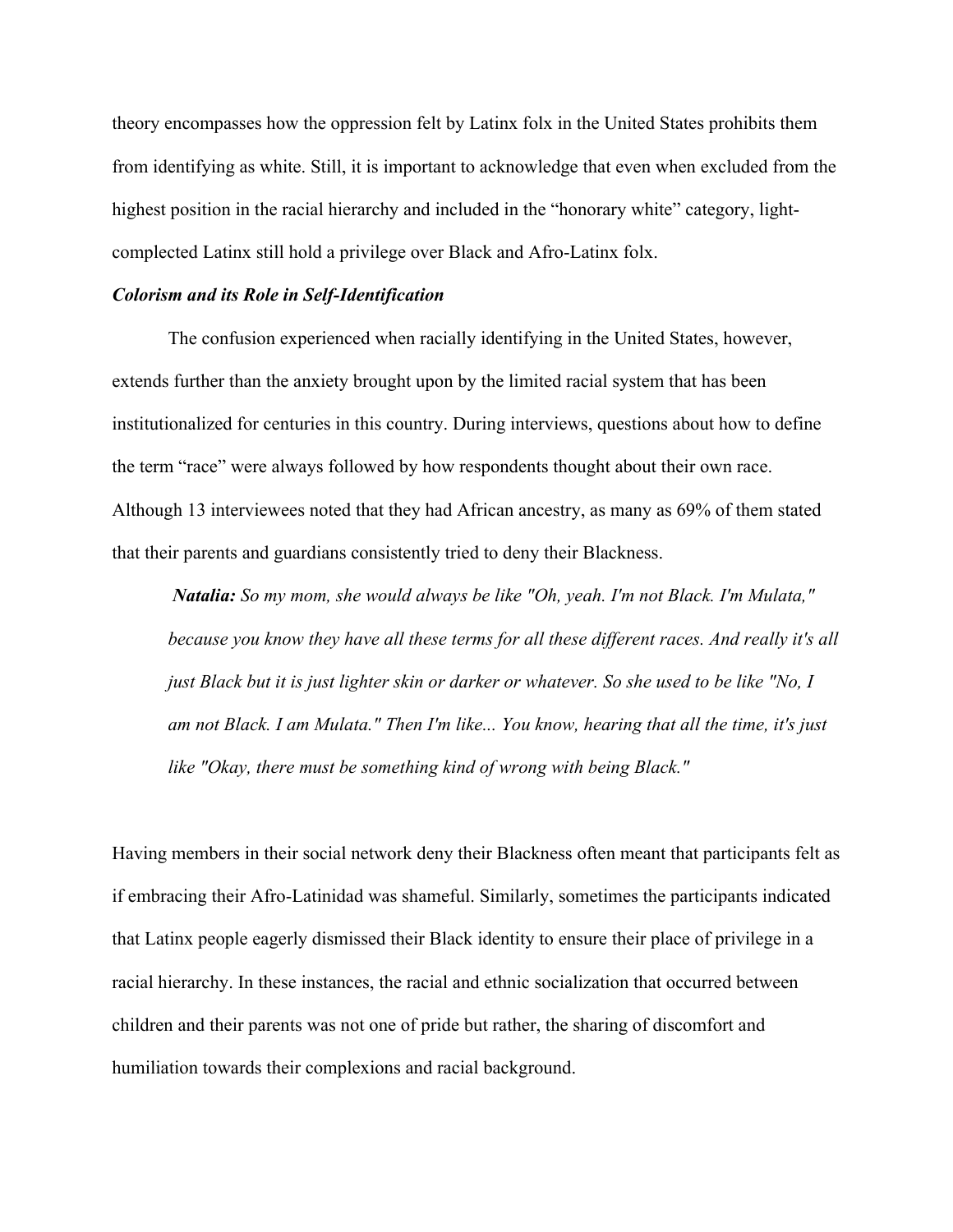*Angelica: Which is why I think that Hispanics try to deny themselves of being Blackened so much. And also there is such a thing as white privilege. I think that Hispanics try to more identify themselves as white, just to kind of go along with that privilege as well.* 

The example above emphasizes the prevalence of colorism in the Latinx community. Respondents suggest that through the denial of their Afro-centric features, Latinx folx continue to take advantage of their privilege and thus, perpetuate racial inequalities. For example, 21 respondents noted that Black people in America face harsher challenges than white folx. Such obstacles are evident through the social interactions between Black and white people, and the overall anger and hatred expressed towards Black bodies via institutionalized policies and hierarchies.

*Daniela: People think that I'm very overreacting and other situations. People don't believe me in certain areas. So all those things come to play whenever I walk into a room because I'm Black… Because of the compositions that come with my skin color… Because of the ideas that are associated with me being a Black woman.* 

*Natalia: And I just think that we have a very corrupt justice system that does not protect Black lives at all. In fact, it seems like they're encouraged to go after Black people.* 

Demonstrated in Daniela and Natalia's accounts, police brutality was one of the most prominent answers when questioned on what these challenges entailed. Twenty participants stated that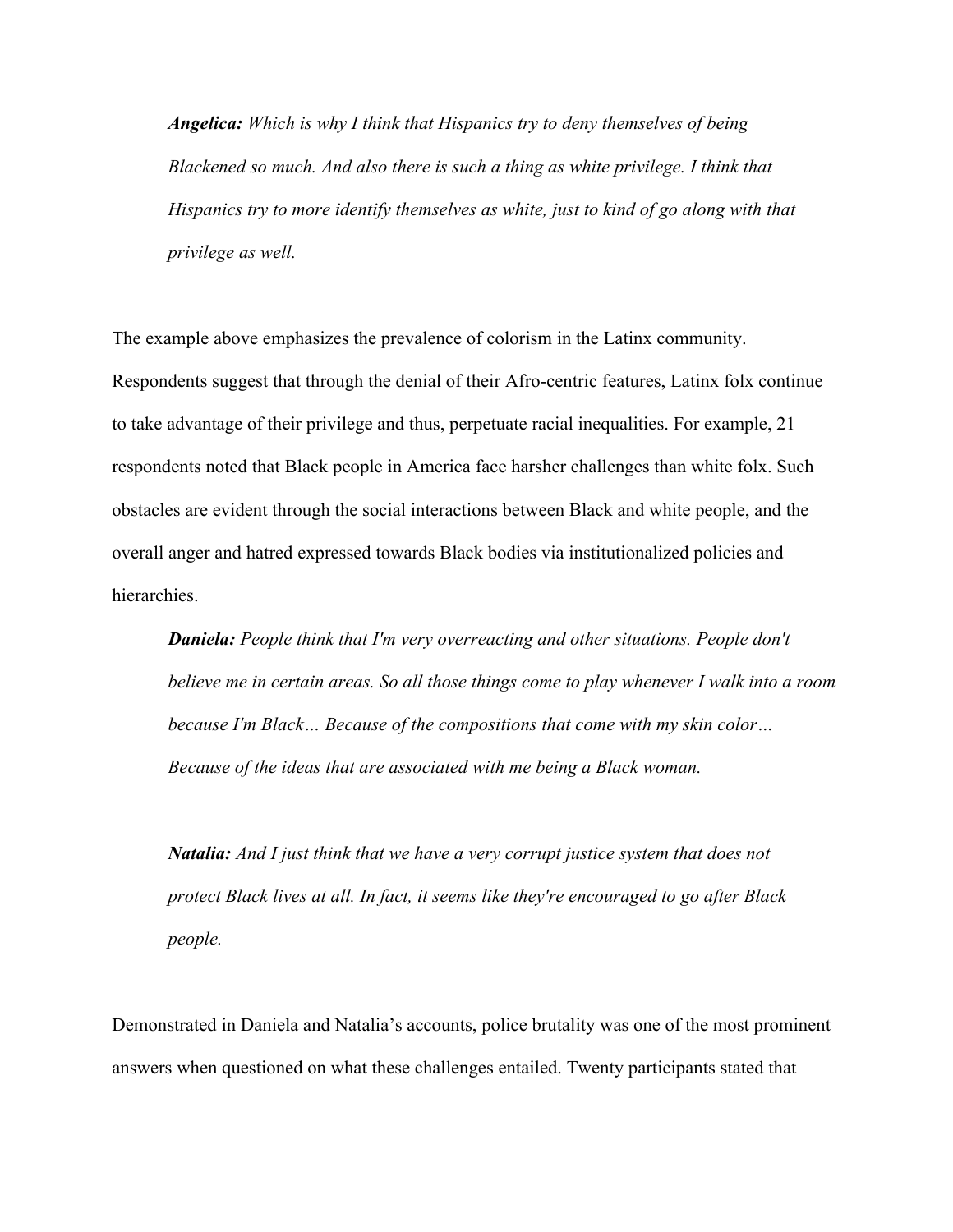violence against Black bodies was often at the hand of those in power. Still, only seventeen participants noted that Latinx folx also perpetuate such behavior within their communities. For most of these interviewees, it was not until explicitly questioned on the colorism present in their communities that they acknowledged that dark-skinned Latinx face oppression at the hands of their lighter skin counterparts. Such perpetuation of racial inequality within the Latinx community can be traced back to the inauguration of the Spaniard caste system in colonial times.

*Lisa: I feel that colorism is so ingrained and people have such a complicated relationship, that there's certain things that they might say or do and they don't know it's tied to that. And over time, for them the meaning has like diluted. But when you think about the understanding this is all very racial undertones.* 

*Natalia: It all goes back to like conversation about the caste system you know. The Spanish just made up so many terms for all these different combinations of races and obviously you know the closer you were to being white and being of Spanish descent, the better it was for you socially.*

Lisa and Natalia's thoughts underline how the preference for lighter skin pigmentation has been overtly and covertly reinforced. In fact, colorism within the Latinx community is so prevalent that respondents note it begins to seem almost *natural*. Whether Latinx folx explicitly or implicitly behave as colorists and racists, members of this community aid in the sustaining of a racial hierarchy. In particular, the privileging of whiteness in America thrives in Latinx communities through microaggressions such as coded language and the absence of conversations regarding the social construction of race.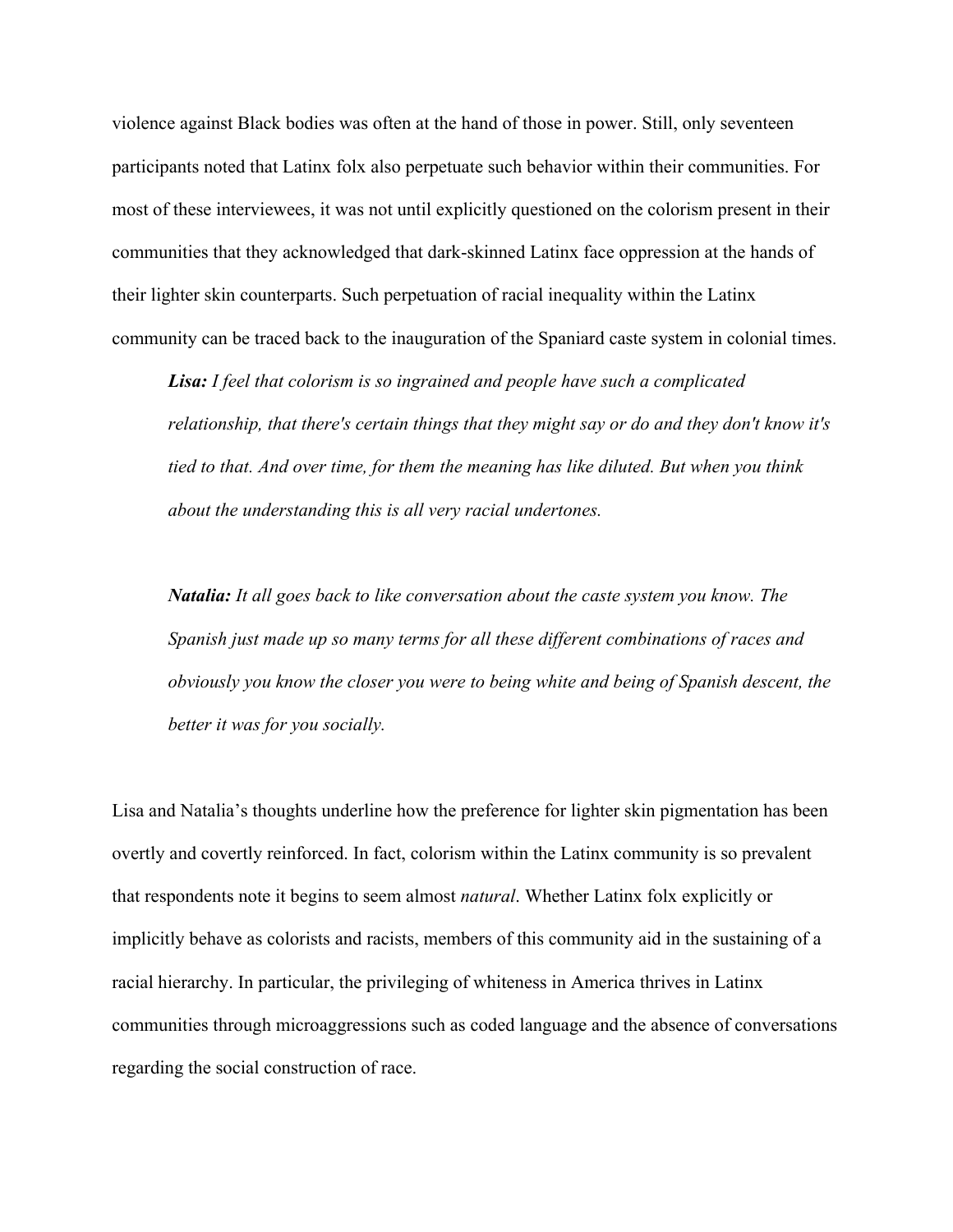#### *Lack of Race Conversations: Language and Media*

The understanding of racial identification is impacted by the absence of a concrete definition for "race," and the implementation of a limited racial binary. Race and the racial identification system's need to comply with a hierarchy favoring whiteness is further influenced by the lack of race conversations amongst marginalized community members, and their representation in the media and pop culture. Specifically, in the case of Afro-Latinidad, it is the lack of conversations that strengthens one's own alienation to their racial identity.

*Elisa: I didn't start having conversations about being Afro-Latina in particular until like my junior and senior year of high school, which is when you started applying to college and getting asked about your race. Then you start to have discussions of like affirmative action, what scholarships for minority groups. You don't really talk about that like saliently until you have to do these, like, for most situations, but it wasn't. If we did talk about ethnicity, it sort of was like, hidden behind a general experience of being Dominican or being Spanish speaking in Lorand.* 

*Marco: Going to college made me realize that a lot of reasons why I didn't see all these systems happening other than obviously what we aren't taught, is that I was the or I continued to be the privileged one in Crystal. I would say that was the biggest shift…. because the day to day interpersonal or personal stuff, like the microaggression and outright racism are stuff that I obviously learned about.* 

For many Afro-Latinx and Black identifying participants, the omission of race conversations with those in their social circles led to an uncertainty and hesitancy to claim any race. Without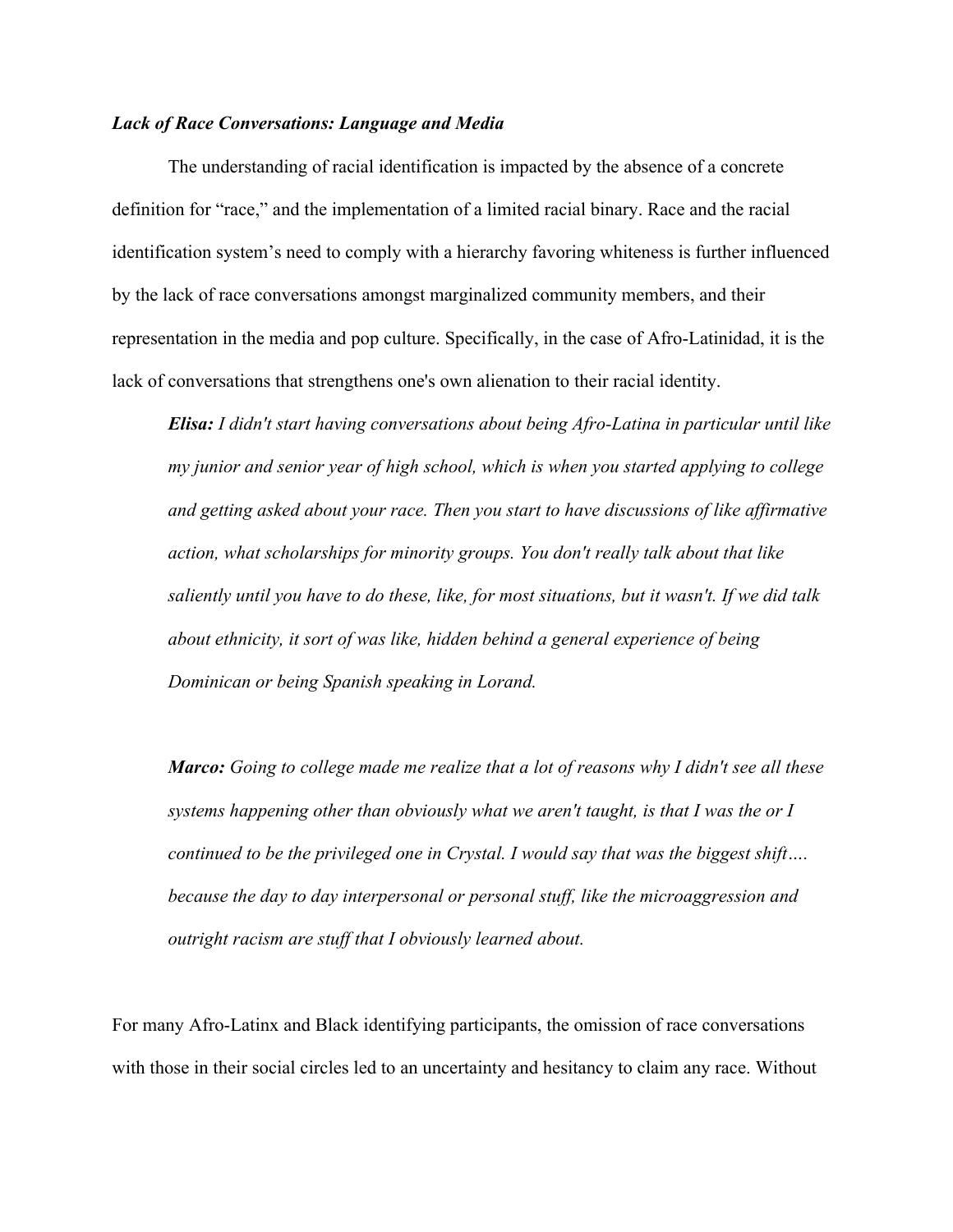having critical discussions about racial markers, ancestry, and even colonialism, Afro-Latinx and Black people were forced to confront their racial-identification crisis in spaces miles away from home or when applying to higher education institutions. The absence of such conversations was both rooted in, and encouraging of, colorism and racism. Mirroring the caste system, privileging the lighter skin pigmentation meant that many Latinx folx preferred to dissipate the existence of Afro-Latinx people. Without the acknowledgement of Black people in the Latinx community, the acknowledgement of anti-Blackness and colorism would also render impossible.

*Sophia: I don't think colorism comes up enough. I think when we engage, especially in conversations about anti- Blackness, we don't engage enough about how the proximity to whiteness impacts a person's experience even if they are a person of color and especially if they're a Black person.* 

*Alejandro: In my community... We have racism in our communities. So it's so bad. And what people don't realize is just because we're Latinx doesn't exempt us from that. And it doesn't give us the right to be racist. Like we face obviously... We face challenges as well, but it's not because of the color of our skin. Even though people that are darker, they still get the same challenges. It's not... It doesn't give us a right to be racist, just because we're not black.* 

According to Sophia, Alejandro, and Elisa who described unpacking their ethnicity through a "hidden... general experience," engaging in conversations solely focused on ethnicity eliminates the possibility of holding the Latinx community accountable for prejudice and discriminating behavior against the Black community. Furthermore, in residential areas with families similar to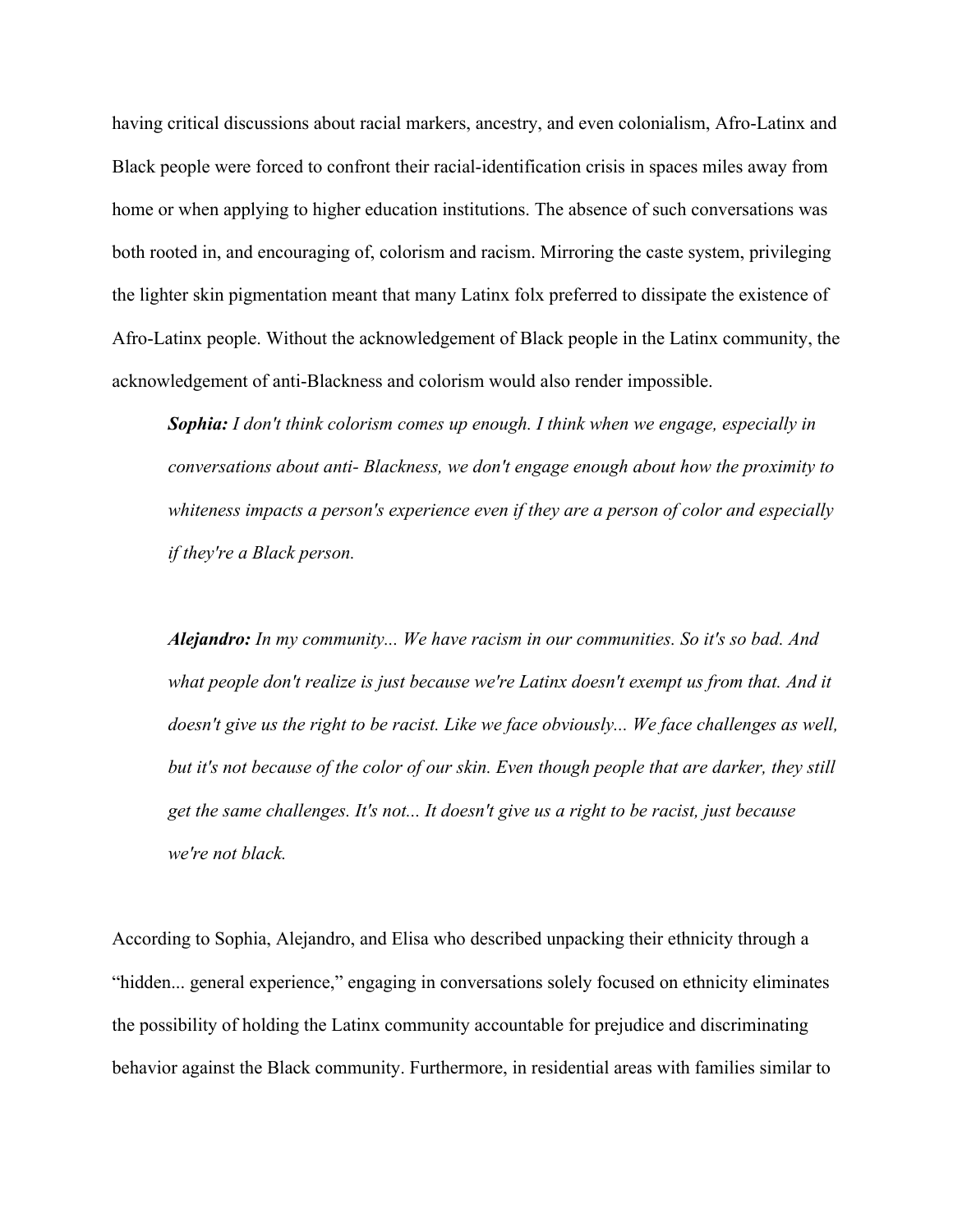that of the respondents', the absence of race conversations and the prevalence of racial slurs in pop culture allowed light-complected Latinx community members to use the *n-word* amongst social groups.

*Alejandro: It is not the hard R so it's not racist and everybody says it. And that's why it's seen as it's okay. And yeah, that's why it just got so normalized in my community that it…. It's seen as fine and it's not being racist.* 

*Chris: I was like "Is it okay if I said the N word?" And they'd be like "Yes. Okay. Are you from New York City?" Obviously, I'm not taking that today. Like, I've completely stopped it. I obviously learned more about the implication of that word. And I just felt like it wasn't fair for me to say that, because I grew up in NYC. It doesn't make any sense. It's not my place to say that word. And yes, I am mixed with Black and white. I'm a mixed person, but you see the color of my skin. It's not dark at all. So it's just kind of complicated in the sense that with my college friends, they're very much receptive.* 

For many, especially participants like Chris, moving away from their hometown was essential to understanding the harm attached to racial slurs. Although in their usual social circles such language would have been regarded as part of their everyday vernacular, or usual playful language, engaging in conversations with other people outside of their own ethnic enclaves compelled them to view slurs as hate speech instead. Hence, language and one's reluctance to have conversations about race relations allows the racial hierarchy to be preserved. In addition to the absence of these conversations, participants also emphasized the negative portrayals of Black people in the media, specifically the news outlets.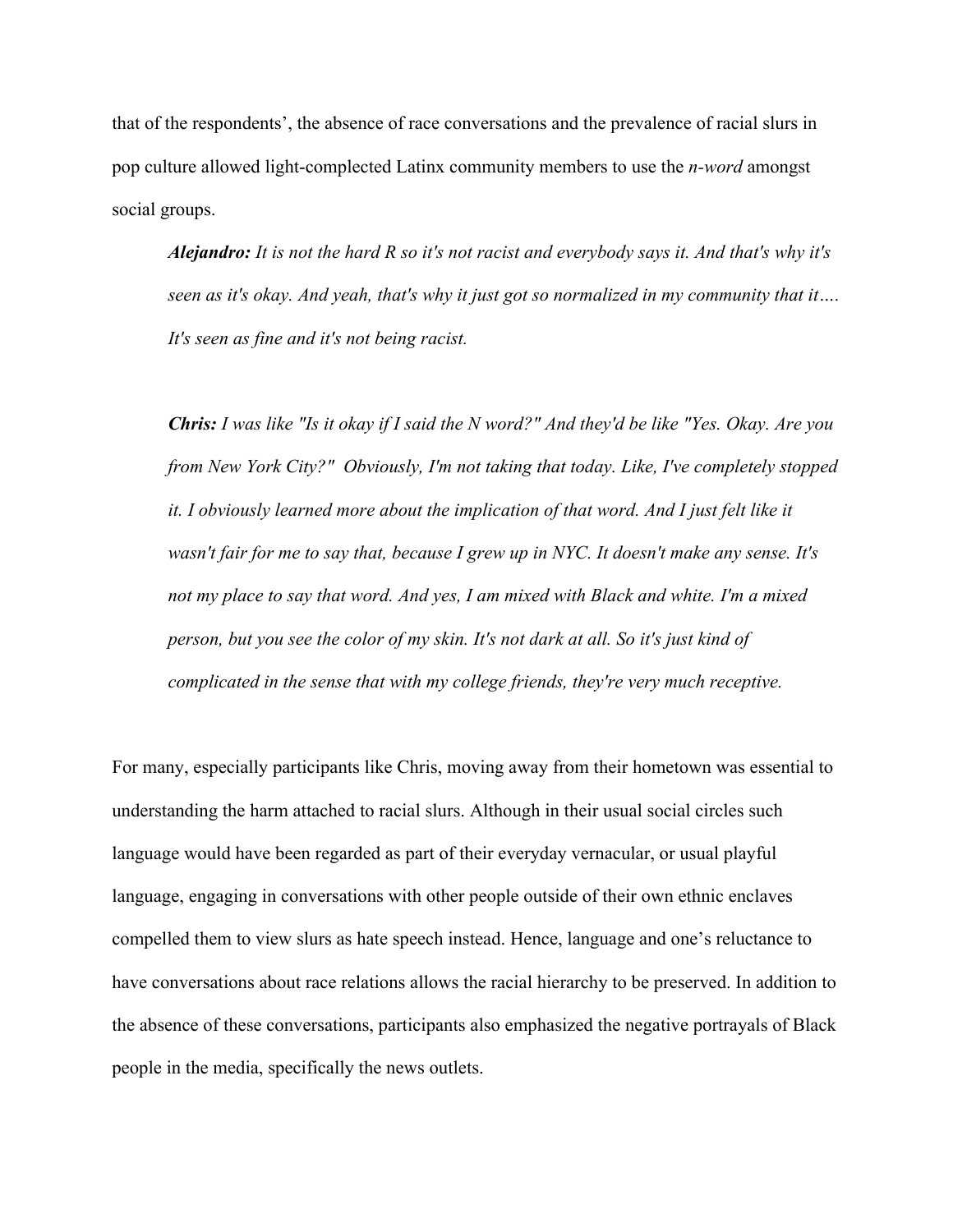*Lily: How the media portrays that there's like violence in Black communities or there's just like always something going on and, like the overcriminalization. There's overpolicing in there.... I feel like how the media portrays issues very, very much amplifies that fear that people might feel when it comes to Black people.* 

*Arturo: They put photos that show the Black man in a negative aspect. The media kind of looks for a story to put behind it or something so they can benefit off it--- not only for themselves but as a viewpoint to the American people. "You should stay away from these types of people," or it's little things like the attention to detail that makes everything so much worse.* 

*Marisol: I feel like the conversation we're having right now in the media, in particular is very biased. Well, my bias is very polarized. That is where I'm at. For the past week, I have been in rural Georgia because I took a trip with my boyfriend and his family and they are Republican. So I have watched a lot of Fox News. Yeah, my basic like.... Disclaimer, I'm not a Republican. So I've had to listen to a lot of news that is very troubling because there has been a lot of bias, a lot of like misinformation, a lot of hostility towards the situation that is currently occurring* [Black Lives Matter Protests, Summer 2020]*.* 

Despite recent scholarly literature suggesting that Latinx folx, especially those with darker complexions, are portrayed as criminals in the media, most respondents only referred to the villainization of the Black community. While the acknowledgment of racism within news outlets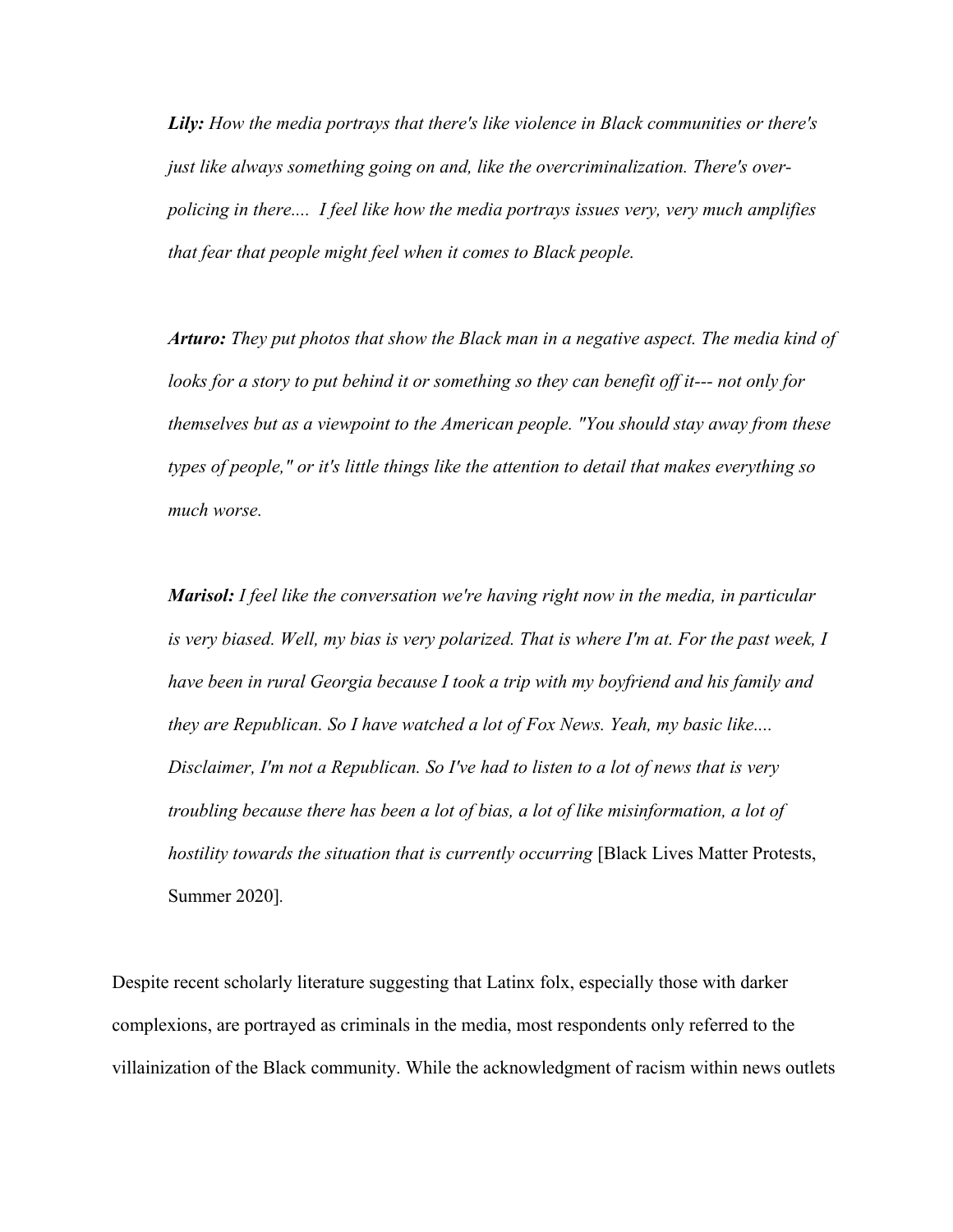is incredibly important, the failure to mention the dehumanization of dark-skinned Latinx folx as well is an example of how marginalized communities abstain from discussing the racial hierarchy present in their own community. Latinx folx can then avoid taking responsibility for participating in microaggressions. Thus, the cycle of denying colorism and racism in one's racial group begins all over again and reinforces the privileging of lighter complexions.

#### **DISCUSSION**

Race scholars and sociologists have examined the systematic privilege of lightness for decades by focusing solely on interactions between white and Black Americans. Despite the vast literature on racism, colorism remains a dimension of the skin tone stratification system that has received limited empirical scrutiny. This study sought to bridge the gap between the oppression faced by members of the Latinx community and how it informs their understanding of bigotry, colorism, and racism. Correspondingly, the study draws connections between the understanding of race and the impact it has on the racial identification of Latinx people.

When identifying colorism within marginalized communities, it is imperative to also dissect the community's individual and collective understanding of the term *race.* For instance, the fluidity of the term and the restrictions attached to racial identification in the United States oftentimes causes members of the Latinx community to feel unaccounted for. Hence, why the introduction of the *Latin Americanization* thesis is relevant to this study. Bonilla-Silva's (2003) proposal of a three-tier racial stratification system underlines the preference for lightness and the exclusion of darkness within America, and the Latinx community specifically. The *Latin Americanization* theory's "honorary white" racial category mirrors the racial self-identification referred to as "other" by participants in the study. Many respondents deemed this category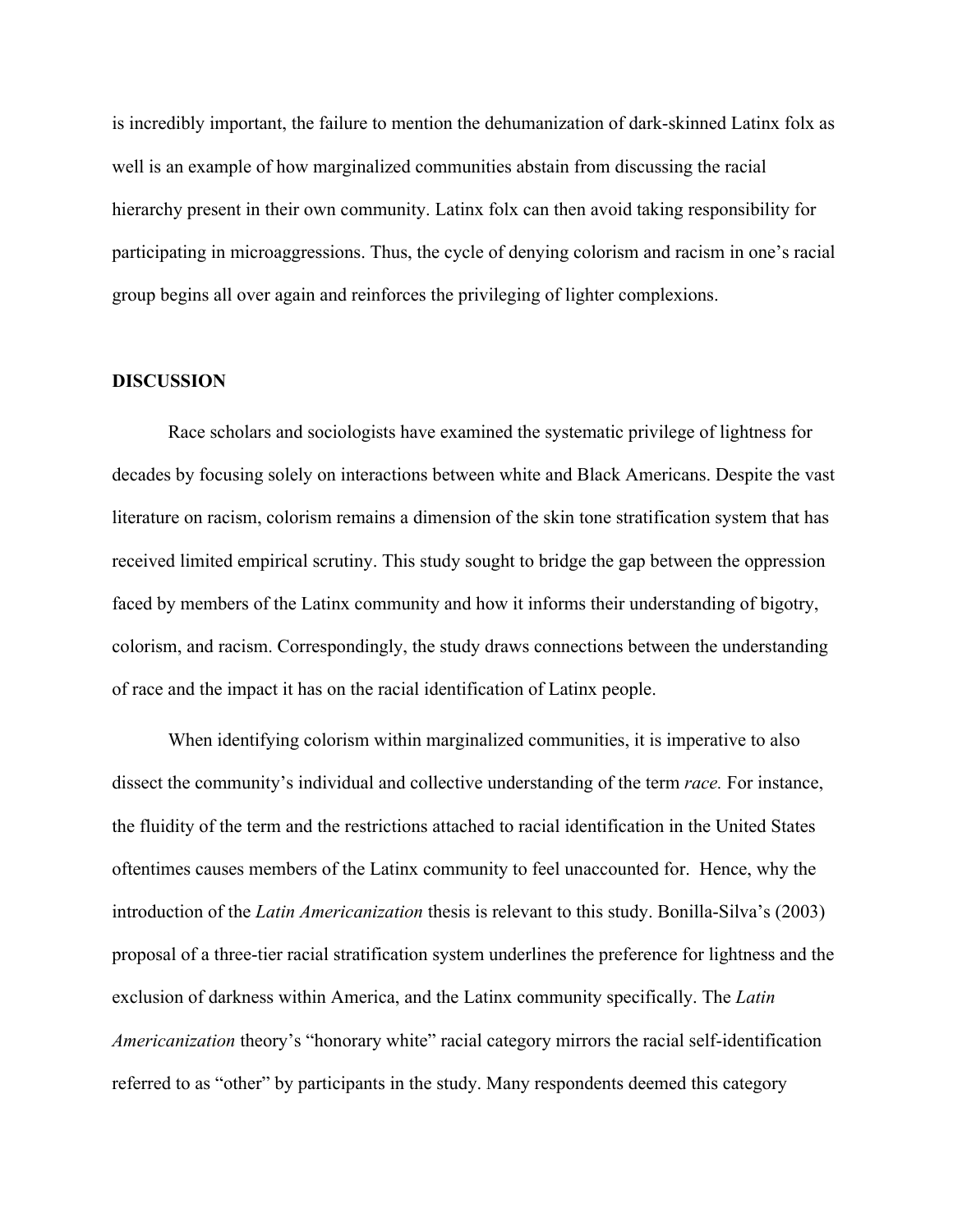appropriate because when interacting with members of Bonilla-Silva's "white" racial category, they would be excluded from this collective. However, these participants also noted that because of their phenotype (light skin) they would also avoid facing similar oppression to those of darker skin tones.

Racial self-identification is critical to this study and our comprehension of colorism within the Latinx community because it is where anti-Black ideologies exude themselves most subtly. Many participants alluded to the hesitation felt when identifying as Black because the racial and ethnic socialization they received as children associated Blackness with being deplorable or substandard. According to familial ties, school and peers, and pop culture and the media, lightness is what is to be praised or pursued. The disinclination to identify as Black stems from systemic colorism and racism operating at multiple levels within society.

Applying this analysis to the broader Latinx community residing in America can help explain the profound influence a skin tone stratification system has on this group's educational attainment, job opportunities, residential spaces and psychological well-being. Being darkcomplected within the Latinx community can be associated with the notion of being "troublemakers" in classrooms, receiving lower quality schooling, and facing worse punishments than their light skin classmates (Ochoa, 2013; Fergus, 2016; Kim & Calzada, 2019). Moreover, the correlation between schooling and income dictates that dark skin Latinx receive lower pay than their lighter skin counterparts (Chavez-Dueñas et al., 2013). In fact, most Black or Afro-Latinx folx search for jobs solely in ethnic niches where they feel they can be protected from discrimination as a result of the limited human capital resources (Morales, 2008). Nevertheless, these jobs result in the increased segregation of dark-complected Latinx people in residential spaces and solidifies their struggle to be socioeconomically integrated (Morales, 2008).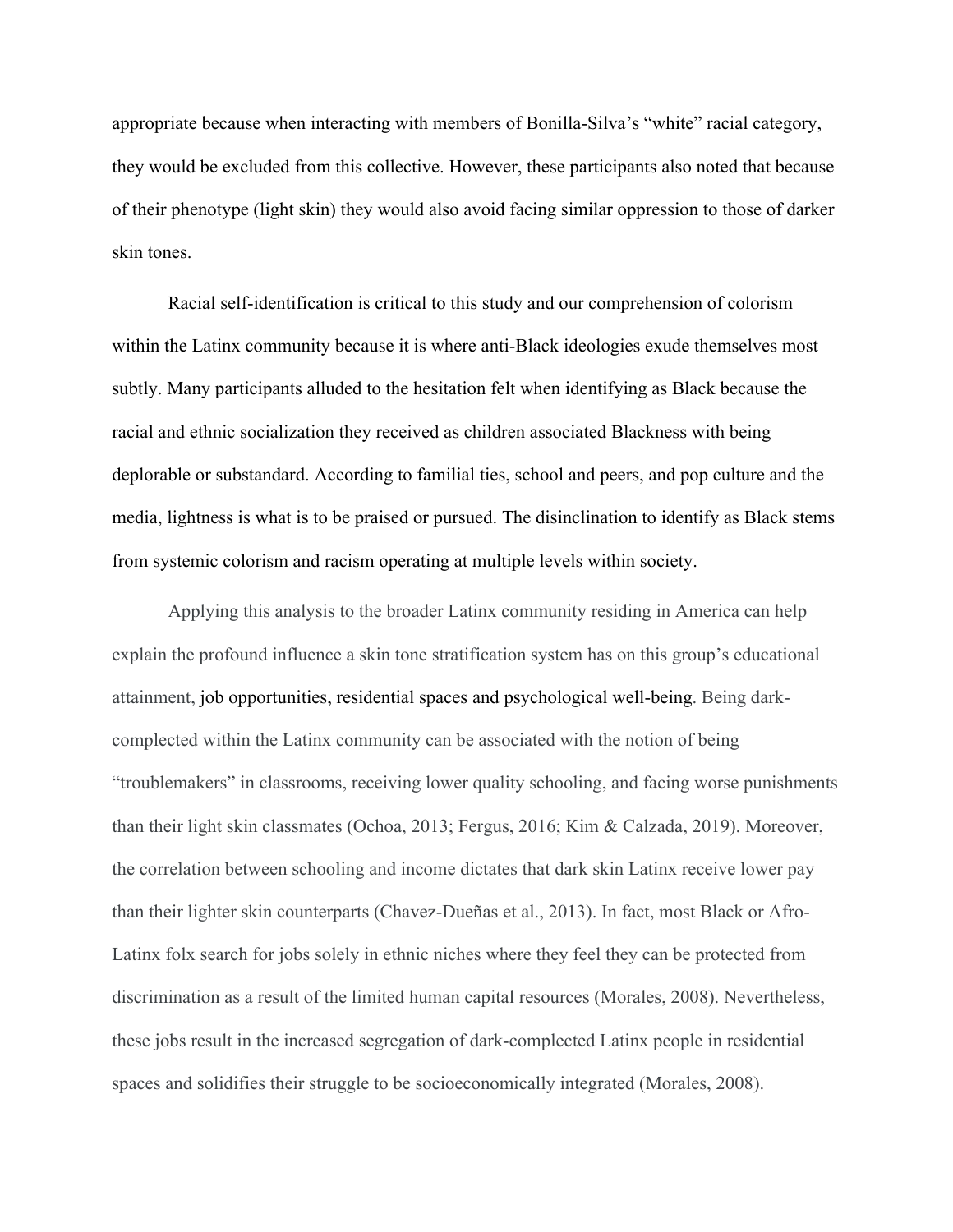Consolidating the hardships faced from elementary school to workforce entry, it is no surprise that darker skinned Latinx folx suffer from mental health issues at a higher rate than their lighter counterparts (Chavez-Dueñas et al., 2013). The prejudice experienced because of their skin tone and the adversity faced in every dimension of their life explains the psychological well-being of Black and Afro-Latinx folx.

For these reasons, I found it crucial to identify anti-Blackness within the Latinx community through the respondents' personal experiences with race and oppression. Although the inability to have in-person interviews might have affected the level of comfort participants experienced, such limitations also encouraged the expansion of the participant pool. Virtual interviews enabled Latinx people living all around the United States to share their thoughts and experiences regarding their racial identification. The diversity found across the geographic locations of the respondents suggests that the lack of race conversations within their communities allows for colorism and racism to thrive across the nation. As mentioned by most respondents, it was not until their integration into higher institutions outside of their hometown that they began to unpack the horrors of racial inequality within various levels of society. Furthermore, while fluid racial categories might render a study as inconclusive, the ability to self-identify emphasized the interpersonal and intrapersonal complexities that come with existing within a nation that fixates on a racial binary. Had I racially identified respondents through their phenotype, a connection between the participants' racial understanding and colorism would have been much more difficult to draw. Nevertheless, these limitations may be addressed in the future as this study now calls for the further investigation of anti-Blackness within Latinx communities.

The findings of this study suggest that while race definitions are informed by people's personal experiences with oppression, individuals can still perpetuate racial inequalities if the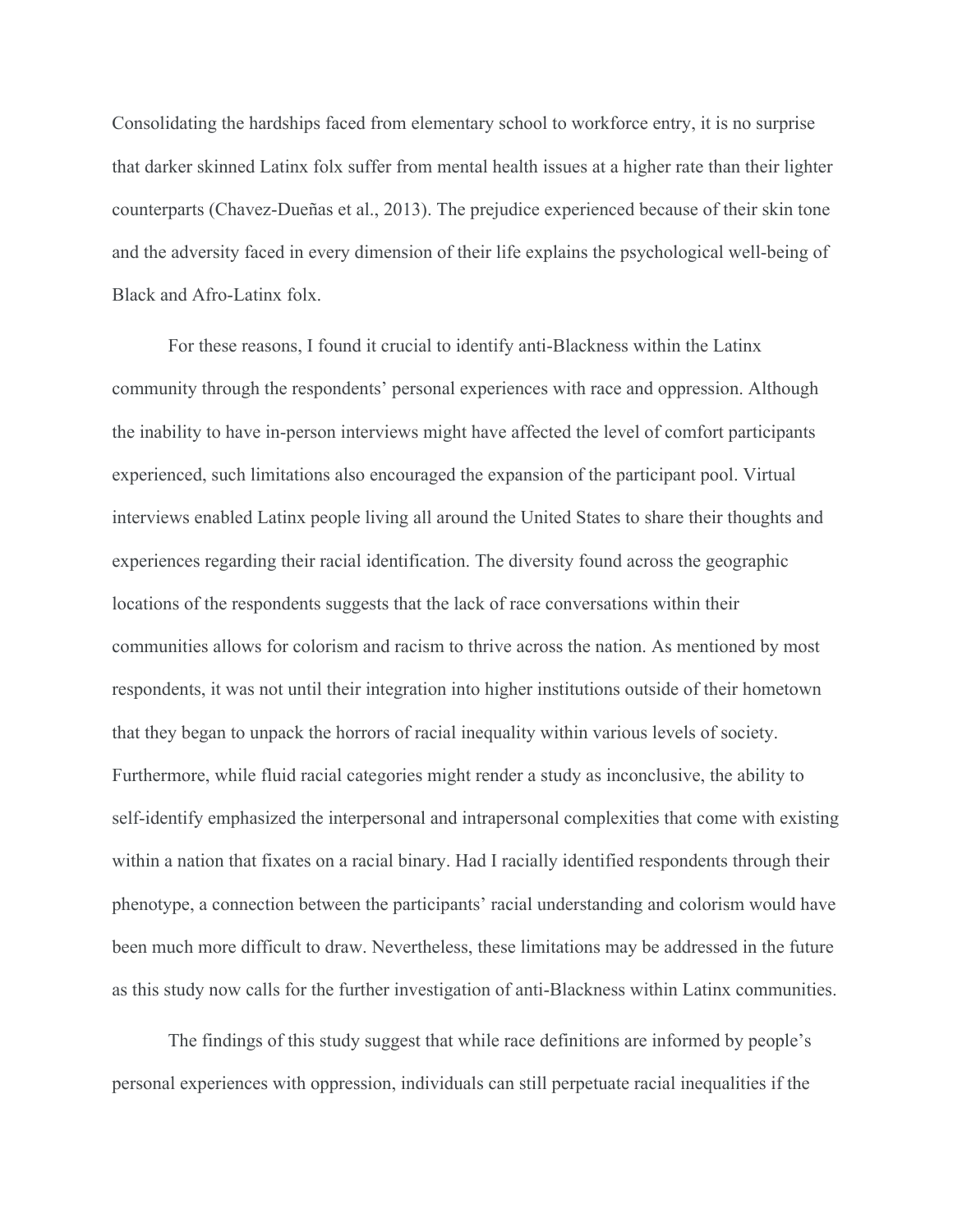conversations about race are applied only to a racial binary system. For most participants, it is necessary to highlight the acts of violence on Black bodies perpetrated by white people. However, conversations about how their own marginalized community favors lightness was absent until specifically asked by the researcher. While these participants then acknowledged that racism and colorism are prevalent within their communities, it is clear that the oppression faced by Latinx folx hinders them from taking accountability for their role in the perpetuation of a skin tone stratification system as well. Thus, I implore race scholars and social scientists to examine the conceptions that the Latinx community has regarding Blackness. Why is the inception of the caste system still dictating race relations in the Latinx community? How does the racial binary of the United States continue to perpetuate anti-Blackness in marginalized communities, even amongst darker skinned folx? How will the changing definition of race and the creation of a racial category for Latinx folx contribute to the racial hierarchy? The parallels drawn between colonial time periods, the American racial binary, and anti-Blackness in the Latinx community suggests that scholars may use this study as a starting point to further explore these unanswered questions.

For the critical and theoretical exploration of race, Patricia Hill Collins' (2009) *Domains of Power Framework* can prove to be an essential instrument. Adopting this framework can guide us in answering the questions through a clear delineation of the structural, disciplinary, cultural, and interpersonal domains constantly at work, privileging lightness (Collins, 2009). The first domain of power known as structural is defined through social institutions' consistent discriminatory behavior against non-white bodies through organizational practices (Collins, 2009). Examining institutions like schools, workplaces, and government facilities through Collins' school of thought will foreground how darker skinned Latinx people routinely obtain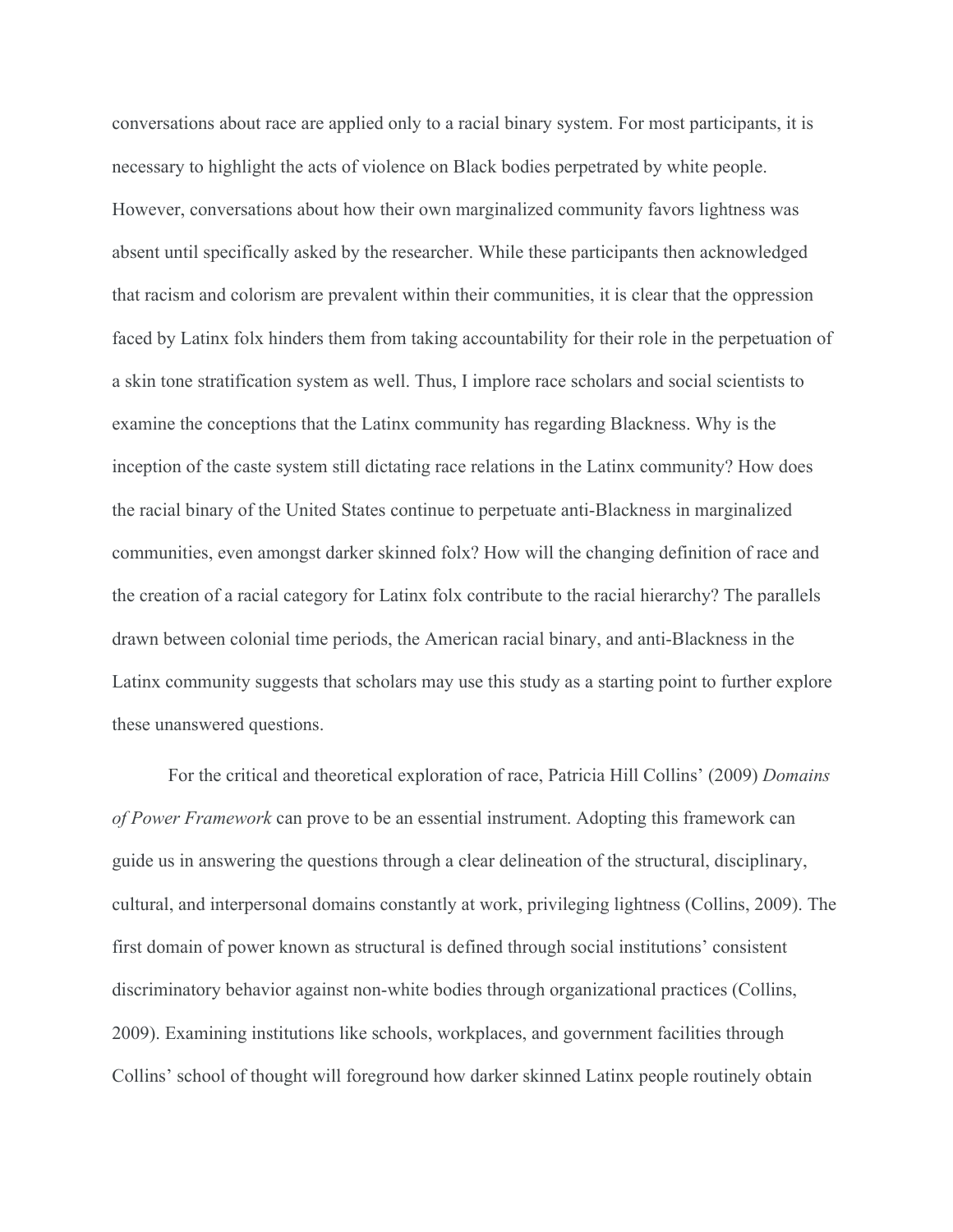lower quality schooling and lower paying jobs. Following the structural domain is the disciplinary domain, where practices and rules enable bureaucracies to regulate race relations (Collins, 2009). Practices mentioned by respondents such as over-policing and police brutality, illuminate and encourage a skin tone stratification system to exist within our communities. Additionally, there is the cultural domain where our ideologies are constructed and shared as a collective (Collins, 2009). Applying this domain to the colorism present in Latinx communities can begin to deconstruct why members of this ethnic group willingly alienate themselves from Blackness. Lastly, the relationships and communities that we are a part of and navigate on a daily basis are captured in the interpersonal domain (Collins, 2009). Beyond social institutions and overarching racial ideologies lie intimate interactions guided through these frameworks. If applied carefully, the interpersonal domain can help race scholars unpack Latinx folx's understanding of oppression and how they aid in the perpetuation of a racial hierarchy. I sincerely believe that adhering to Collins' (2009) *Domains of Power Framework* will weaken systems of oppression as individuals will no longer be capable of denying their internalized anti-Blackness. Rather, the scrutinizing of colorism within marginalized communities and the acclimation of frameworks such as this one will advance race relations and make us more alert to the atrocities of the various spheres that continue to recompense racism.

In conclusion, the skin tone stratification system is powered, and will continue to prosper, through the ambiguity attached to race definitions and absence of race conversations. The reluctance to discuss racial inequalities can be attributed to the dismissal of inequity present in our social circles and institutions. Similarly, the lack of dialogue regarding racial inequalities in one's community is inherently associated with the justification of privileging lightness and a fear of belittling the oppression faced by their own family, friends, and peers. Acknowledging that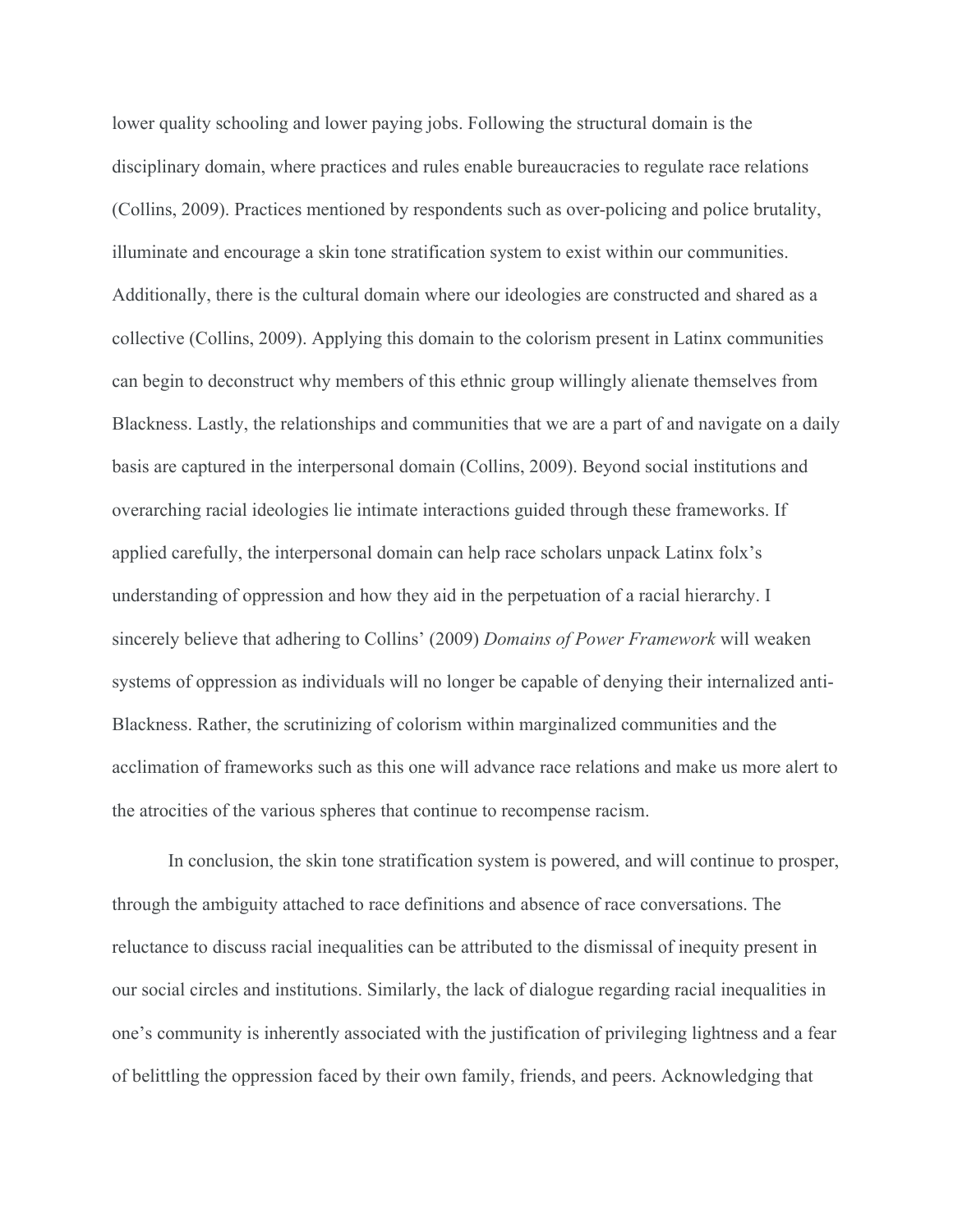colorism and racism exists within a marginalized community signifies the need to take accountability and deconstruct these racial hierarchies, not disparage the discrimination faced by demographics like the Latinx community. It is my hope that through this study, scholars, participants, and readers will feel empowered to challenge the skin tone stratification present in every dimension of their lives and acknowledge it as just another remaining evil of the conquistadors' indoctrination.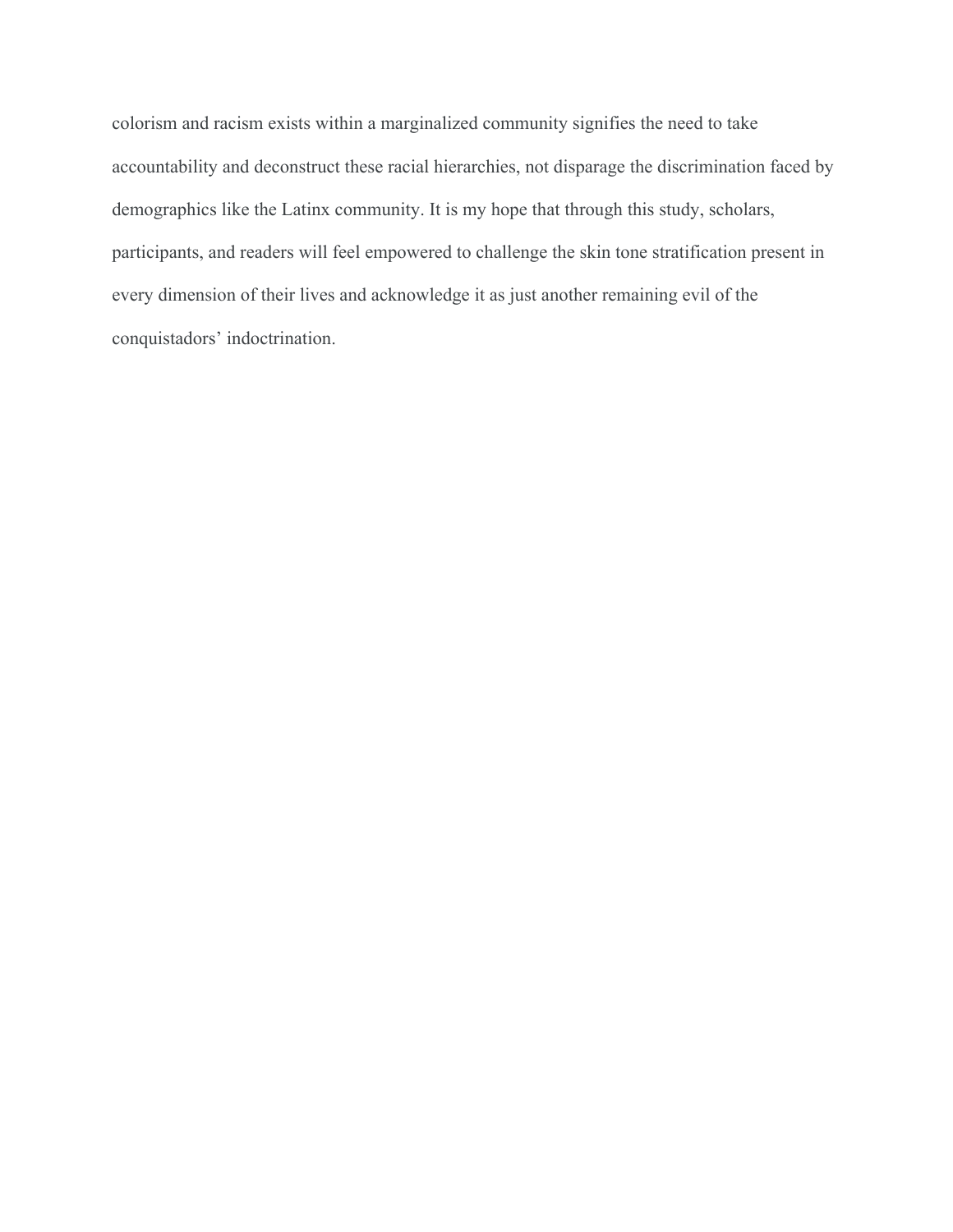#### **BIBLIOGRAPHY**

Chicago Press.

Bolgatz, J. (2005). Teachers Initiating Conversations About Race and Racism in a High School Class. *Multicultural Perspectives, 7*(3), 28-35.

Bonilla-Silva, E., Forman, T. A., Lewis, A. E., & Embrick, D. G. (2003). "IT WASN'T ME!": HOW WILL RACE AND RACISM WORK IN 21st CENTURY AMERICA. *Research in Political Sociology Political Sociology for the 21st Century,* 111-134.

Burton, L. M., Bonilla-Silva, E., Ray, V., Buckelew, R., & Freeman, E. H. (2010). Critical

Race Theories, Colorism, and the Decade's Research on Families of Color. *Journal of Marriage and Family, 72*(3), 440-459.

Chavez-Dueñas, N. Y., Adames, H. Y., & Organista, K. C. (2013). Skin-Color Prejudice and

Within-Group Racial Discrimination. *Hispanic Journal of Behavioral Sciences, 36*(1), 3- 26.

Collins, P. H. (2009). Social Blackness, Honorary Whiteness, and All Points in Between. In

*Another kind of public education race, schools, the media, and democratic possibilities* (pp. 40-81). Boston, MA: Beacon Press.

DePouw, C., & Matias, C. (2016). Critical Race Parenting: Understanding

Scholarship/Activism in Parenting Our Children. *Educational Studies, 52*(3), 237-259.

Emerson, R. M., Fretz, R. I., & Shaw, L. L. (2011). In the Field: Participating, Observing, and Jotting Notes. In *Writing Ethnographic Fieldnotes* (2nd ed.). Chicago, IL: University of

Fergus, E. (2016). "Because I'm Light Skin . . . They Think I'm Italian": Mexican Students'

Experiences of Racialization in Predominantly White Schools. *Urban Education, 52*(4), 460-490.

Forman, T. A., Goar, C., & Lewis, A. E. (2002). Neither Black nor White? An empirical test of the Latin Americanization thesis. *Race and Society, 5*(1), 65-84.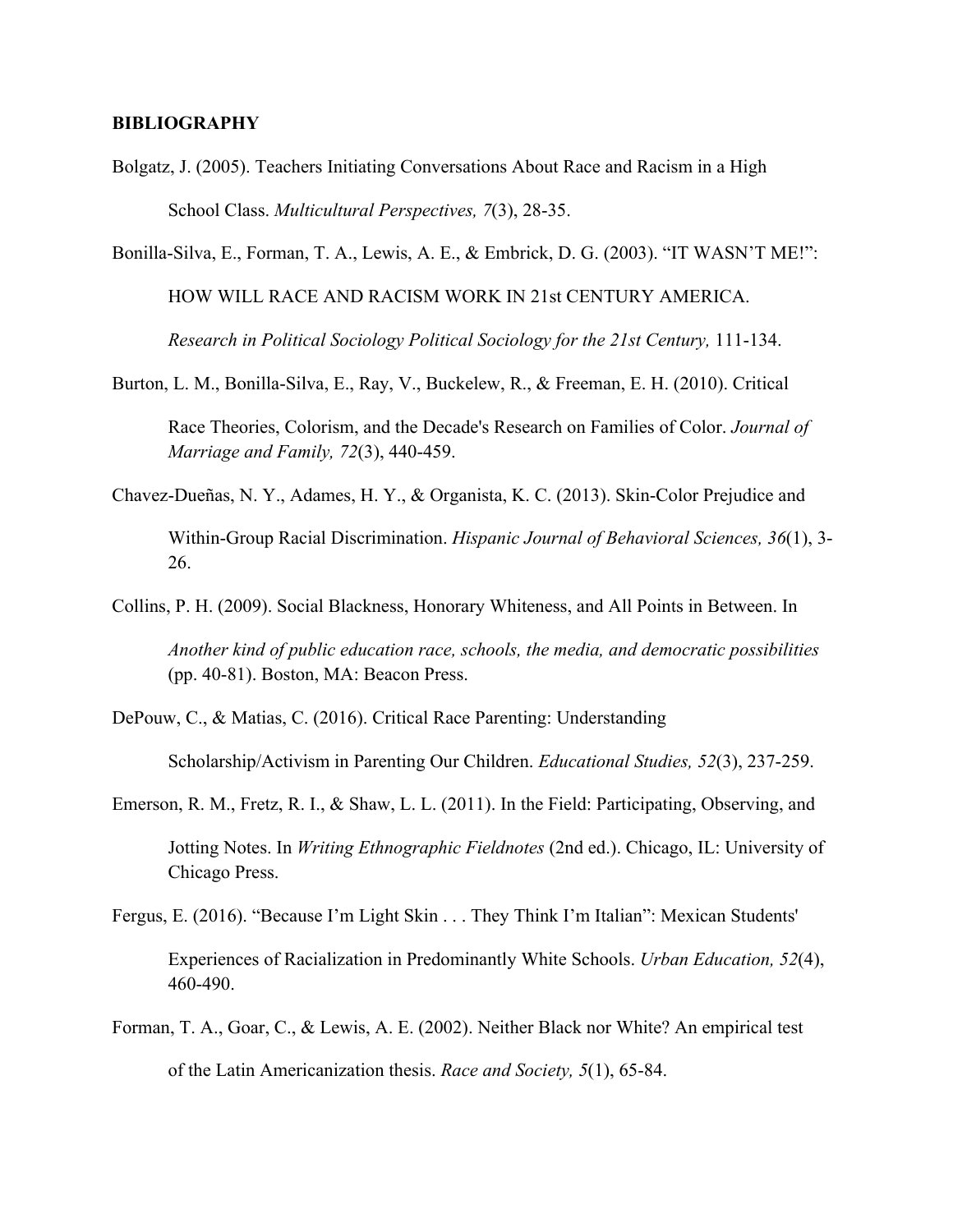Hall, R. E. (2018). Media Stereotypes and "Coconut" Colorism: Latino Denigration Vis-à-Vis Dark Skin. *American Behavioral Scientist, 62*(14), 2007-2022.

Hannon, L. (2015). White Colorism. *Social Currents, 2*(1), 13-21.

- Harkness, G. (2008). Hip Hop Culture and America's Most Taboo Word. *Contexts, 7*(3), 38-42.
- Herring, C., Keith, V. M., & Horton, H. D. (2004). *Skin deep: How race and complexion matter in the "color-blind" era*. Chicago, IL: University of Illinois Press.
- Hughes, D., Rodriguez, J., Smith, E. P., Johnson, D. J., Stevenson, H. C., & Spicer, P. (2006). Parents' ethnic-racial socialization practices: A review of research and directions for future study. *Developmental Psychology, 42*(5), 747-770.
- Hunter, M. L. (2002). "if You're Light You're Alright": Light Skin Color as Social Capital for Women of Color. *Gender & Society, 16*(2), 175-193.
- Kim, Y., & Calzada, E. J. (2019). Skin color and academic achievement in young, Latino children: Impacts across gender and ethnic group. *Cultural Diversity and Ethnic Minority Psychology, 25*(2), 220-231.
- Lesane-Brown, C. L. (2006). A review of race socialization within Black families.

*Developmental Review, 26*(4), 400-426.

- Matias, C. E. (2016). "Mommy, is being Brown bad?": Critical Race Parenting in a "Post-Race" Era. *Journal of Race and Pedagogy. 1*(3).
- Morales, M. C. (2008). The Ethnic Niche as an Economic Pathway for the Dark Skinned. *Hispanic Journal of Behavioral Sciences, 30*(3), 280-298.
- Murguia, E., & Telles, E. E. (1996). Phenotype and Schooling among Mexican Americans. *Sociology of Education, 69*(4), 276.

Ochoa, G. L. (2013). *Academic profiling: Latinos, Asian Americans, and the achievement gap*.